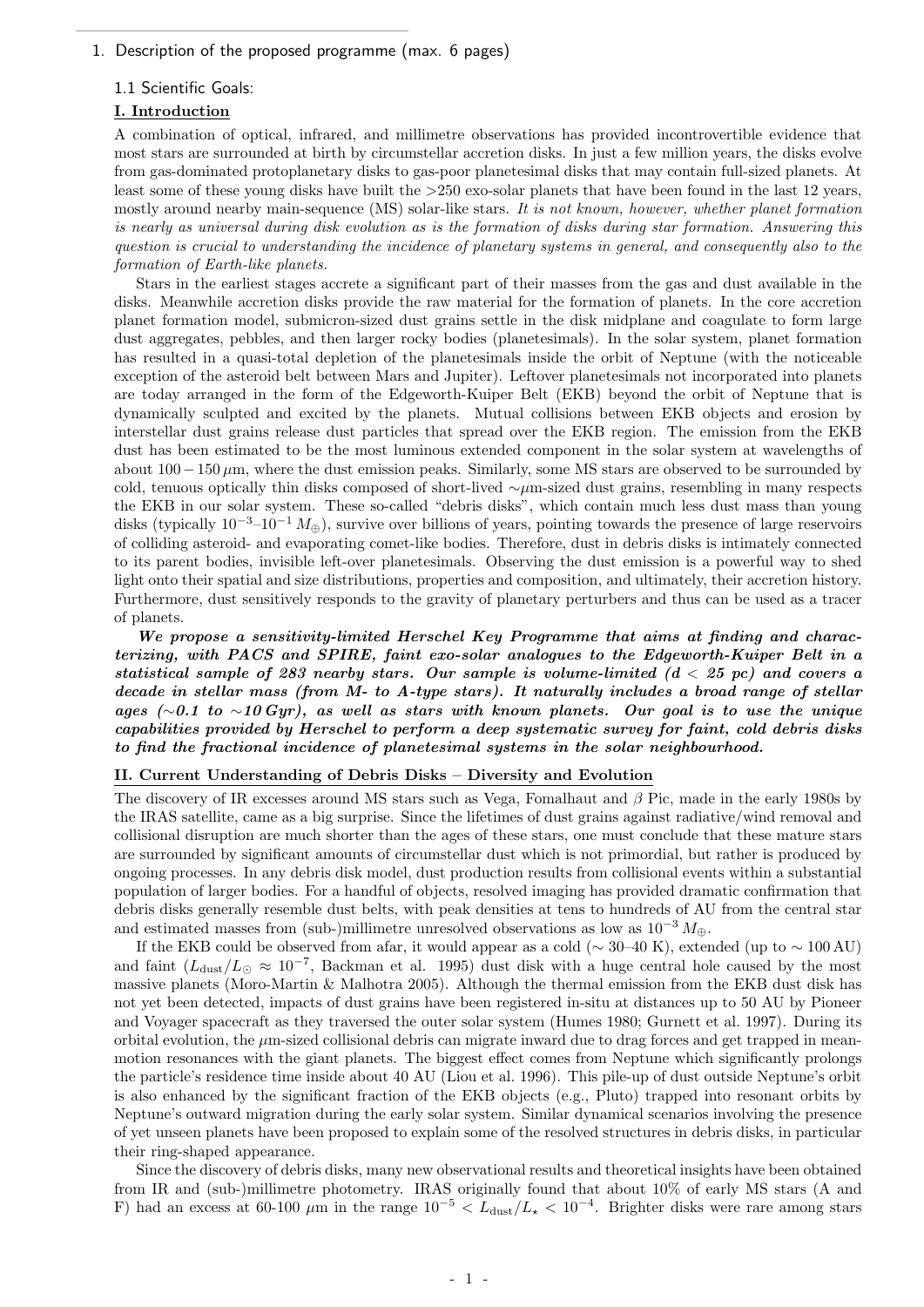older than about 0.1 Gyr as were disks with emission at  $12-25 \mu m$ . Because of IRAS sensitivity limitations, however, little was known of any excess emission from stars of later spectral types (G, K, M) particularly for ages more than 1 Gyr. ISO added important information on age distribution of debris disks, finding a rapid falloff in incidence for ages greater than 0.4 Gyr (Habing et al. 2001; Dominik & Decin 2003). Spitzer has added a wealth of new information in recent years: a  $15\pm3\%$  detection rate for IR excess at  $70 \,\mu m$  around F5-K5 mature  $(>1 \,\mathrm{Gyr})$  stars (Bryden et al. 2006; Trilling et al. 2007a); a higher incidence of dust emission for type A stars (Su et al. 2006) and a lower incidence for M stars (Gautier et al. 2007); and a marginally higher incidence around binary stars (Trilling et al. 2007b). The debris disk detection rate is not found to depend on metallicity (Beichman et al. 2006a) or on the presence of planets, although there is a suggestion that planets may make an existing disk brighter (Beichman et al. 2005).

Spitzer observations find that the typical debris disk around a solar-type star emits much stronger at 70  $\mu$ m than at 24  $\mu$ m, with the detection rate very low for hot dust at 10  $\mu$ m (<1%; Beichman et al. 2006b). Spectral energy distributions (SEDs) imply that the emitting material is located between 10 and 100 AU assuming grains  $10 \mu$ m or larger (Beichman et al. 2006a). However, this distance estimate, as well as the dust mass and dust properties, are degenerate with the unknown particle size distribution. While the majority of the observed disks do not show spectroscopic features at mid-IR wavelengths, suggesting relatively large emitting grains ( $> 10 \mu$ m; Chen et al. 2005; Beichman et al. 2006b) resolved disks have emission much hotter than their blackbody temperatures, suggesting smaller  $\mu$ m-sized grains (Bryden et al. 2007). Fundamental disk parameters are therefore poorly constrained and require either resolved imaging or better sampling of the SED at wavelengths  $> 70 \,\mu m$ . Overall, Spitzer results clearly demonstrate that debris disks clearing processes are more effective in the inner regions (Su et al. 2006; Currie et al. 2007). The outer disks detected by Spitzer at  $70 \,\mu m$  will be characterized by Herschel observations at longer wavelengths. Furthermore, the inside-out clearing of dust disks may leave substantial amounts of cold dust material that could have been missed with Spitzer at  $70 \,\mu m$ , requiring observations with Herschel, which will provide greater sensitivity, lower confusion limits, greater contrast with the stellar photosphere, and coverage at longer wavelengths.

### III. Scientific Objectives of the Proposed Observing Programme

The question of how common planetary systems are is of fundamental importance for astrophysics. The proposed Herschel observations will provide new and unique evidence for the presence of mature planetary systems in the solar neighbourhood and in turn will address the universality of planets/planetary systems formation in disks around young stars. The sensitivity and spectral range provided by Herschel will offer the best chance of detecting fainter dust disks than was previously possible.

Our target sample (described in Sec.2.1 below) has been tailored to systematically search for analogues to the EKB around a large sample of nearby MS stars. The proposed PACS and SPIRE observations, combined with ancillary data, will be interpreted using state-of-the-art models developed within the team to infer the individual properties of the dust disks (mass, temperature, distance, grain size distribution), and to statistically discuss the incidence and evolution of planetesimal belts too faint to be detected from the ground, and too cold to be detected with previous space missions, including with Spitzer. The detected systems will be compared to our own EKB to evaluate whether the solar system is peculiar or rather common. Furthermore, since truncated cold disks may be a strong indication of interior planets, resembling the roles played by Neptune and Jupiter in the solar system, they would constitute the best candidates for probing the presence of long-orbital period exo-planets in the solar neighbourhood. The proposed observations build on the heritage of previous space missions and solar system studies. We will provide to the community a rich database to study planet formation and to prepare for future ground- and space-based instruments aiming in particular at detecting photons from exo-planets.

The overall programme is designed to address several fundamental, specific questions that will help to evaluate the prevalence of planetary systems in the solar neighbourhood:

(i) Herschel as a finder of faint exo-EKBs. At 160  $\mu$ m, Spitzer suffers from the presence of a short wavelength light leak that severely degrades Spitzer's performance for sources with a bright photospheric component, i.e. almost all debris disk stars. At  $70 \mu m$ , an important limitation on Spitzer results comes from the confusion limit to Spitzer's sensitivity arising from a combination of interstellar cirrus and distant galaxies in the large beam of an 0.85 m telescope, limiting the its detection capability to cool disks brighter than  $L_{\text{dust}}/L_{\star}$  several times 10<sup>-6</sup> for the brightest stars. Our own EKB is thought to have a nominal brightness of  $L_{\text{dust}}/L_{\star} \approx 10^{-7}$ . Taking the present-day solar system EKB model of Backman et al. (1995) as a reference, the EKB SED peaks at  $\lambda \approx 130 \,\mu$ m, and most of the emission arises from the 70 to 250  $\mu$ m wavelength range. At a 10 pc distance, a dusty EKB analogue would have a  $\sim 7$ –9 mJy flux at 100 and 160  $\mu$ m, well above the sensitivity limit (5 $\sigma$ , one hour integration time) of PACS/100. The discovery space unique to Herschel, now using blackbodies, is displayed on the left panel of Fig. 1 (cross-hatched area) for a typical target star (G5V at 20 pc) over a range of assumed dust temperatures, where  $3\sigma$  detection limits are shown in terms of the dust's fractional luminosity  $(L<sub>dust</sub>/L<sub>x</sub>)$ . The figure shows in particular that Herschel PACS/100 is the most suitable filter to identify the faintest disks ever detected for dust temperatures in the range from ∼20 K to ∼100 K and, most importantly,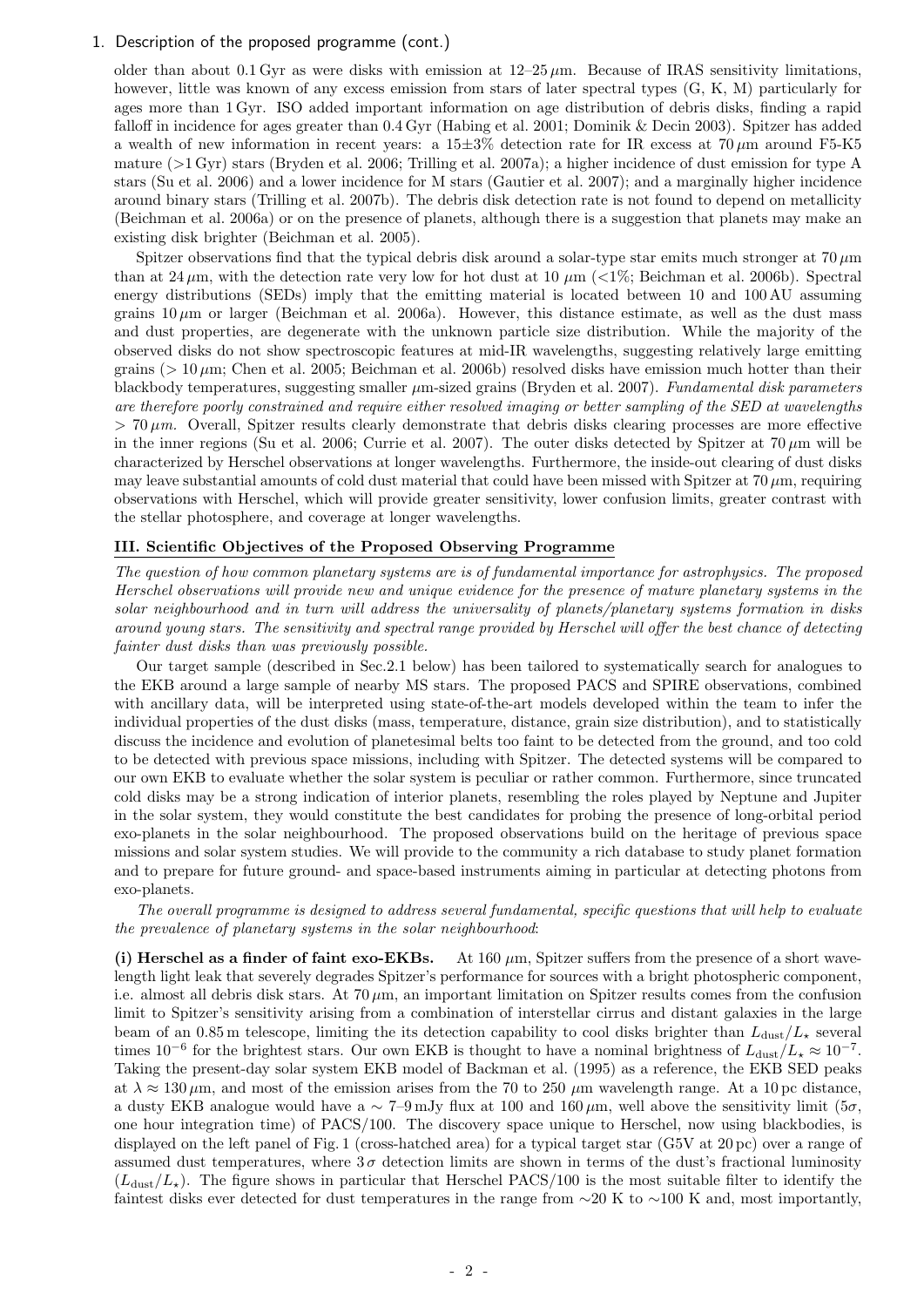is optimally sensitive to EKB-like temperatures (30-40 K). Herschel has the ability to push toward fainter dust emission more similar to that in the EKB. With a detection limit  $L_{\text{dust}}/L_{\star}$  of a few  $10^{-7}$ , this will thereby allow to place our own planetary system in context relative to its neighbours.

Expanding on the Spitzer results, we estimate that the proposed observations will double the number of identified disks around nearby FGK stars. This is illustrated in the right panel of Fig. 1 which summarizes the Spitzer detection rates for nearby FGK stars as a function of the disk to star flux ratio at 32 and 70  $\mu$ m, with an attempted extrapolation to  $100 \mu$ m. Depending on the functional form of the underlying distribution of debris disks fluxes (log-linear or log-normal relationship, solid lines on the figure), and temperature of the dust, getting signal-to-noise ratio (SNR) of 5–10 at 100  $\mu$ m should provide a minimum detection rate of 20%, with higher rates possible if the distribution is rising, as suggested by Spitzer 32  $\mu$ m and 70  $\mu$ m data. The presence of a population of previously unknown cold dust will furthermore increase the detection rates. We therefore expect our observations to identify ∼30% of debris disks around nearby FGK stars, compared to ~15% with Spitzer.

These estimates demonstrate the uniqueness and the strength of Herschel as the only facility for the foreseeable future that has both the sensitivity and wavelength coverage needed to detect and characterize the thermal emission from faint dust disks produced by the collision of planetary bodies around nearby stars. Increasing the number of debris disk detections is helpful for a statistical analysis of trends in the debris disk properties.



Figure 1. Left panel: Detection limits for a G5V star at 20 pc, following the Bryden et al. (2006) approach. The assumed  $1\sigma$  fractional flux accuracies are 20% for Spitzer/MIPS at 70  $\mu$ m, 2.5% for Spitzer/IRS at 32  $\mu$ m, 10% for PACS 100  $\mu$ m (i.e. SNR=10), and 100% for PACS 160  $\mu$ m (SNR=1). Right panel: Spitzer detection rates of IR excess as a function of the fractional monochromatic dust flux,  $F_{\text{dust}}/F_*$ . For Spitzer/MIPS at 70  $\mu$ m, 182 F5-K5 stars were observed by Bryden et al. (2006) and Beichman et al. (2006b). For Spitzer/IRS spectra at  $32 \mu m$ , 187 F0-M0 stars were observed by Beichman et al. (2006a, 2008). Uncertainties in the underlying distribution due to small number statistics (shaded regions) are large below the detection limits of each instrument/wavelength.

(ii) Dependence of planetesimal formation on stellar mass. The observation of a large unbiased stellar sample from 0.2 to  $2 M_{\odot}$ , allows for a straightforward search for any correlations that may exist between debris disks and the properties of their host stars. The parameters of the central star influence the dust temperature, the disk brightness, and the disk evolution in various ways. Stellar mass/luminosity controls dust dynamics, as it determines the size limit for grains to be blown out by radiation pressure and the orbital velocities at a given distance, thereby altering impact velocities and collision rates. For late-type (K and especially M) stars, strong stellar winds must lead to strong drag forces, enhancing inward radial transport of dust. At the earlier stages, stellar parameters may affect planetesimal formation, for instance, by moving the position of the snowline which may demarcate the region of giant planet formation and hence its remnants in the form of an EKB. Young stars are commonly found to be surrounded by opaque circumstellar disks, independent of their spectral type. Planet hunting has mainly been focused on solar-like stars, but some recent surveys for hot Jupiters toward M stars have been largely unsuccessful suggesting lower-mass planets around lower-mass stars (Bonfils et al. 2005). For debris disks, a clear trend is observed with Spitzer at  $70 \mu m$ , with excess more frequently detected around earlier type stars : ∼30% for A stars (Su et al. 2006), ∼15% for FGK stars (Beichman et al. 2006a, Trilling et al. 2007a), and 0% for M stars (Gautier et al. 2007). This trend may reflect different planetesimal formation efficiencies affecting the mass reservoir, and/or different evolution paths due to different physics dominating the global dust and planetesimal dynamics.

However, the measured incidences are also intimately related to the sensitivity limits and wavelength ranges of the instruments used to derive these numbers. This is illustrated in Sec. III.i where we have anticipated a debris disk incidence toward FGK stars that is two times larger with Herschel than that inferred with Spitzer. For lower mass stars, Gautier et al. (2007) did not identify any M stars with IR excess, but the weak limits they place on  $L_{\text{dust}}/L_{\star}$  and disk incidence ( $\leq$ 14%) are still marginally consistent with the dust emission from FGK stars. The existence of cold debris disks around M stars, missed by Spitzer, is supported by positive detections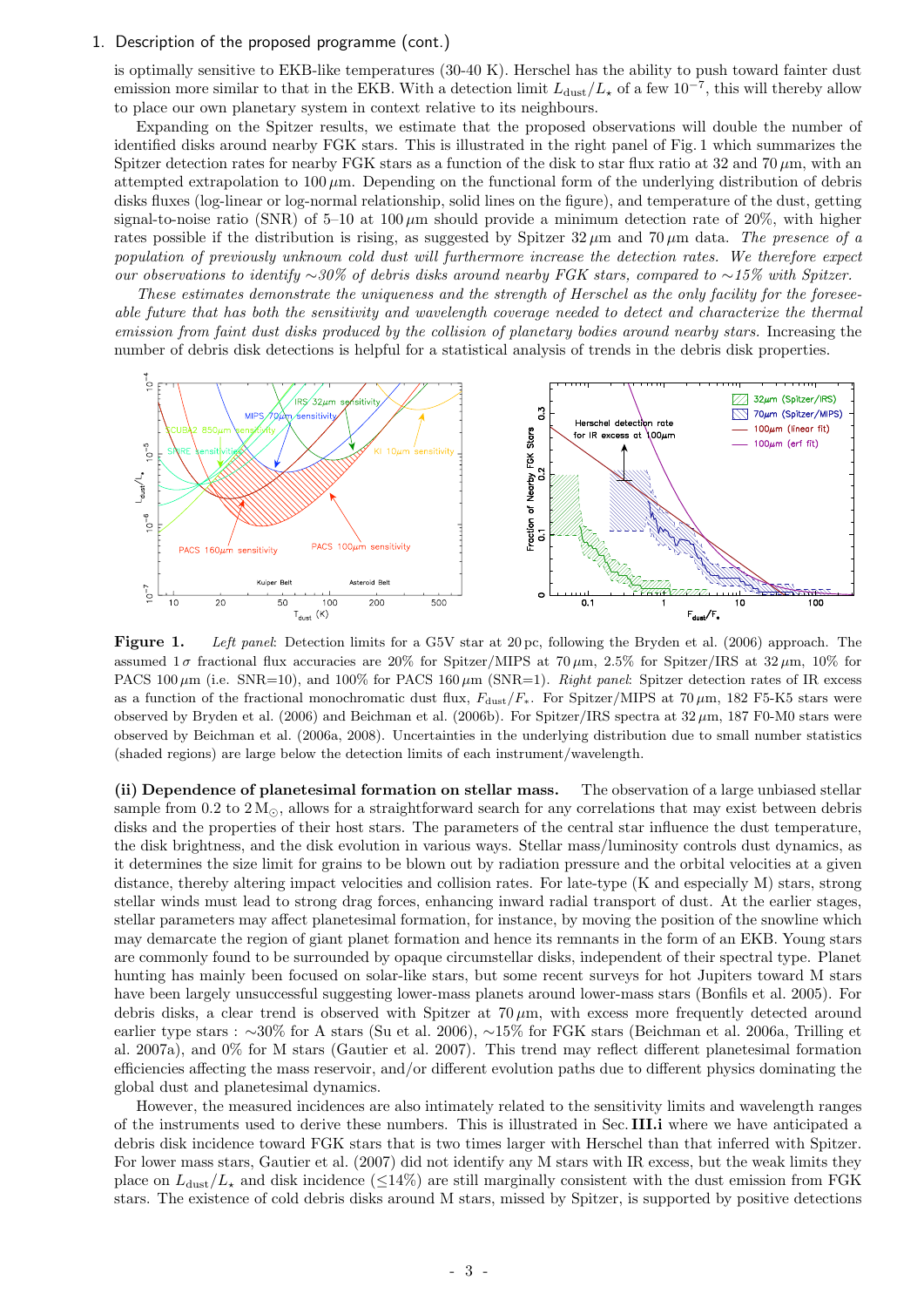at (sub-)millimetre wavelengths by Lestrade et al. (2006), who find an incidence of excess emission around M stars that is consistent with that of solar-type stars.

It is therefore currently difficult to disentangle the properties intrinsic to planetesimal formation and disk dissipation processes from observational biases. Our limited knowledge of the location of the dust due to the incompleteness of the SED also adds to the difficulty to interpret current numbers. Deep pan-chromatic Herschel observations such as those proposed here will allow us to better characterize known disks (see also Sec. III.v), and to address the question of how the planetesimal formation and evolution depend on the stellar mass. For instance, were the incidence of disks around FGK stars lower than expected, it would demonstrate that observational biases were not dominating previous results but are intrinsic to the evolution of planetesimal populations around nearby solar analogues.

(iii) Collisional and dynamical evolution of exo-EKBs. The global decline of excess emission of debris disks with time is observationally established. ISO and Spitzer studies have measured decay timescales of 150 Myr for the inner hot disk as probed by mid-IR excesses (MIPS/24), and 400-500 Myr for the somewhat colder regions probed at  $60-70 \,\mu m$  (Habing et al. 2001; Rieke et al. 2005; Su et al. 2006).

The age dispersion (from ∼100 Myr to ∼10 Gyr) in our large sample will allow us to revisit the ISO and Spitzer results for colder and fainter disks. A new analytic model for a long-term evolution of debris disks (Löhne et al. 2007) that extends and improves the previous ones (Dominik & Decin 2003; Wyatt et al. 2007) will be used to interpret the statistical data on the dust luminosity versus age. The model provides the total disk mass and the dust mass as a function of age and a few crucial parameters, such as the size-dependent critical fragmentation energy of solids, the "primordial" size distribution of largest planetesimals, as well as the characteristic eccentricity and inclination of their orbits. A synthetic population of disks generated with the model has been proven to reproduce the observed Spitzer/MIPS statistics of 24 and 70  $\mu$ m fluxes and colours versus age.

This analytical model builds on statistical collisional codes developed within the team (multi-annulus particlein-a-box scheme, Thébault & Augereau 2007, and Boltzmann-Smoluchowski code in orbital elements by Krivov et al. 2006). Both codes allow one to realistically follow the continuous and stochastic evolution of a debris disk maintained by a given planetesimal family, taking into account disruptive and cratering collisions and photogravitational dynamics of dust. The two codes have been used before in studies of EKB and debris disks and have been mutually cross-tested, yielding very similar results for identical setups. In comparison to known planetesimal accretion codes, both treat very accurately the dust end of the size distribution, covering the size range responsible for the emission in the far-IR. Combining the models with SED (radiative transfer) codes (see Sec. III.v) provides a direct link to PACS/SPIRE observables.

(iv) Presence of exo-EKBs versus presence of planets? A planet may affect a debris disk in various ways: dynamical stirring can increase eccentricity/inclination of planetesimals, which has a strong effect on the collisional dust production; the planet(s) can create an inner hole in the disk and can trap planetesimals during early outward migration, or can directly capture inward migrating dust into dust rings or clumps; finally, secular perturbations can also create disk structure such as offsets, warps, and gaps. The last two processes most specifically require spatially resolved observations to infer the presence of planets.

Indirect evidence for the presence of planets may nevertheless be inferred from the proposed, unresolved Herschel observations. Cold exo-EKBs with huge holes may be the result of efficient inner disk clearing by giant planets, although the proposed observations may not be able to exclude alternative scenarios (e.g. those involving the influence of remnant gas for the youngest objects). The dispersion in disk brightness with age as revealed by Spitzer may be another indication for the presence of planets in these systems. Episodic dynamical warming of the planetesimal system by larger planets can enhance the planetesimals' collision rate and produce sudden bursts of strong dust emission. The gradual decline of disk mass with time (Sec. III.iii) would therefore include transient events, perhaps similar to the Late Heavy Bombardment in the young solar system, which is thought to result from a destabilized phase caused by a re-arrangement of the planetary configuration (Gomes et al. 2005). Our sample will be ideal for testing the variation of disk properties within an age bin, in order to evaluate the importance of stochastic events.

Our Herschel target sample furthermore includes 19 confirmed planet-bearing stars and reflects the stellar metallicity distribution in the solar neighbourhood. With the proposed observations, we will revisit the Beichman et al. (2005) tentative correlation of both the frequency and magnitude of dust emission (probed at 70  $\mu$ m) with the presence of exo-planets. Because planets are preferentially found around stars with large metallicity, we will also search for possible relation between debris disk incidence and metallicity. Spitzer failed to identify such a relation (Bryden et al. 2006, Beichman et al. 2007), perhaps because the correlation is lost due to stochastic evolution.

(v) Dust properties and size distribution in exo-EKBs. The actual shape of an SED carries key information on the disk and dust properties that can be inferred using the radiative transfer models available in the team (Augereau et al. 1999; Wolf & Hillenbrand 2003). Exactly where the turnover in the spectrum comes between  $70 \mu m$  and the submillimetre is a critical determinant of the properties of the emitting dust. Combined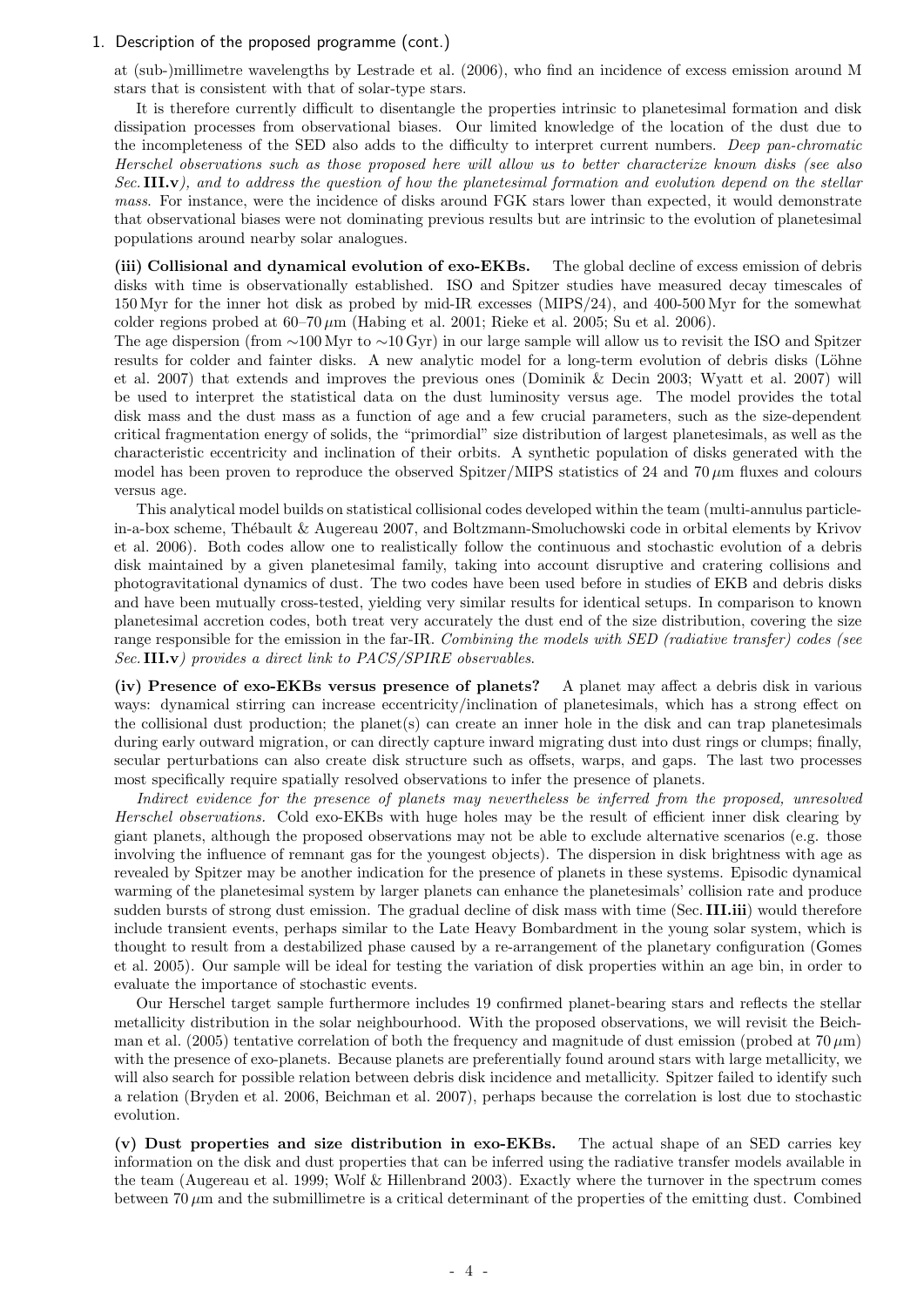Spitzer, Herschel and, eventually, SCUBA-2 and LABOCA observations will allow the detailed modelling needed to determine grain sizes, location, mass, temperature, luminosity and mean dust lifetimes against collisions and drag forces.

To derive robust conclusions on the disk properties, it is essential that the interpretation of the SEDs is based on realistic grain optical properties to compute realistic dust opacities and temperatures (see e.g. Fig. 2, left panel). This includes the use of a suitable dust mixture in the models and of laboratory-determined optical material properties at long wavelengths and at low temperatures for each of the dust components (amorphous and crystalline silicates, iron, oxides, sulfides, carbonates, carbon, water ice). Most of the material data are available from the data base of the Jena laboratory (http://www.astro.uni-jena.de/Laboratory/OCDB), and are included in our models. The modelling process will be supported by further laboratory measurements in Jena whenever necessary.

Further, a robust modelling prediction of our two independent collisional codes (see Sec. III.iii), is the waviness of the dust size distribution caused by the blowout size cutoff. This waviness must have a clear observable signature in the Herschel's far-infrared wavelengths, which is a direct indication of ongoing collisional cascade in disks (Thébault & Augereau 2007, Fig. 2, right panel). The proposed pan-chromatic measurements will allow to search for this effect for the first time. Overall, the proposed PACS and SPIRE observations, combined with the already available and tested modelling tools, guarantee a high scientific return and that many new scientific questions related to planet and planetesimal formation will be addressed.



Figure 2. Left panel: Dust temperature of different-sized amorphous silicate (Astrosil) grains at different distances from a G2V star (5800 K, 1.0 L<sub>O</sub>). Probing the disk at 30-40 K (maximum sensitivity of PACS at 100  $\mu$ m) would be most sensitive to grains larger than about 10  $\mu$ m in the classical EKB region and slightly beyond (30–100 AU) or to  $\mu$ m-sized grains at 100–300 AU. Right panel: Mean opacity as a function of distance from the star. The wavy size distribution expected for collisional systems directly impacts the opacity in Herschel bands (from Thébault & Augereau 2007).

### IV. Data summary and requested observing time: a Key Programme

We are proposing the study of faint extra-solar analogues to the EKB in a sample of 283 AFGKM stars to provide an unprecedented lower limit to the fractional abundance of planetesimal systems, and as a proxy to assess the presence of giant planets resembling the roles played by Neptune and Jupiter in the solar system. Additionally, our approach will allow us to address some fundamental issues, as specified in the previous section. Photometric observations are designed for photospheric detection at  $100 \mu m$  and will cover the wavelength range from 70  $\mu$ m to 500  $\mu$ m, i.e., the PACS and SPIRE range. The requested amount of time is 315.5 hours. This ambitious project possesses by its own nature the character of being a Herschel Key Programme:

(i) It exploits the unique Herschel capabilities. Cold dust disks with fluxes at the level of the EKB have escaped the detection capabilities of previous far-IR space missions; neither ground-based submillimetre facilities like /SCUBA-2 or LABOCA have such capability (Fig. 1, left panel). ALMA and JWST will not work in the range appropriate to study such disks. As pointed out before, Herschel is the first space mission, and the only one within the next 15-20 years that has both the sensitivity and wavelength coverage needed to detect and characterize, faint cold dust disks caused by the collision of planetary bodies, placing in this way the solar system in a general context.

(ii) It requires a large observing time. The proposal obtains scientific sense when observing a statistically meaningful sample of stars, which translates into our request for 315.5 hours of observing time.

(iii) It has a high archival value. The observations will provide consistent photometry and images in the PACS and SPIRE bands of a volume-limited sample of nearby stars, only modulated by photospheric detection at 100  $\mu$ m, in the 0.2–2 M<sub> $\odot$ </sub> mass range. Herschel will be opening new observing windows and will preserve its uniqueness for many years. The data cover not only the more relevant range for the characterization of cold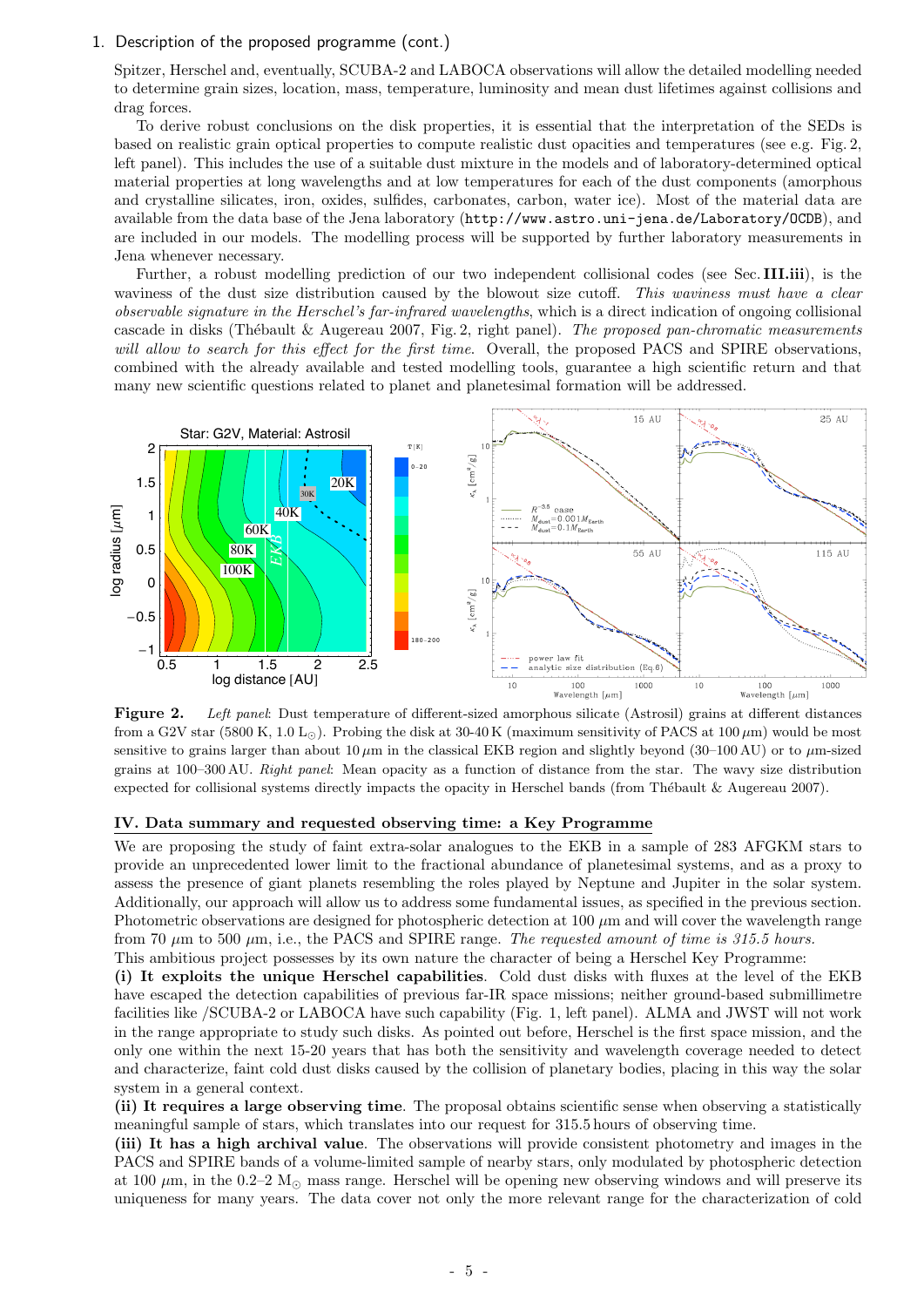disks, e.g. the wavelength where the dust emission peaks, but also complete the SEDs of the stars. Together with ancillary data these stars will be among the best characterized stars across the whole electromagnetic spectrum.

## 1.2 Exploitation Plan:

The observed fluxes will be compared to the expected photospheric emissions derived from stellar photosphere models, thereby identifying stars with an infrared excesses (observed fluxes minus photospheric fluxes). In case of a non-detection in one or several band(s), upper limits will be estimated to further constrain the models. We will start with a simple analysis approach, estimating basic disk properties (temperature and bolometric luminosity). A first answer on how common stars are surrounded by cold disks will then be achieved. Basic disk properties with stellar properties (mass, metallicity, age, activity, binarity, known exoplanets) will then be investigated, looking for possible trends, that can be interpreted using the dynamical models available in the team (Sec. III.iii). We will pursue the modelling of individual objects with our radiative transfer codes, using realistic laboratory-determined, grain optical properties (Sec. III.v). This will allow to derive ranges for the dust mass, peak position for the disk surface density, minimum grain size, and mean lifetime against collisions for the observed dust grains. The models, as well as the shape of the SED (colours), will provide first hints for the presence of a waviness grain size distribution due to ongoing collisional cascade, and for a hole possibly due to gravitational perturbers inside the exo-EKB. The range of cold disk scenarios can then be inferred, and the solar system EKB can be placed in context, assessing how common or singular it is.

### 1.3 Other Facilities:

Parameters of the central star affect the disk properties and evolution in various ways. This is why the detection and detailed analysis of faint cold disks require a good knowledge of the stellar properties, like e.g.  $T_{\text{eff}}$ , luminosity, age, metallicity or activity. Complementary data characterizing the stars are necessary to fulfil our objectives. Stellar parameters can be obtained or estimated from public databases for a large number of stars in the sample, but not to the required extent; particularly, for K and M stars. Optical magnitudes, 2MASS, Spitzer/IRAC and MIPS data are available for a number of stars; in addition AKARI will complement the IR data. Consortium members have direct access to Spitzer data and some are involved in AKARI programmes observing stars in our sample. These data allow an extrapolation of the SEDs to Herschel bands in order to estimate photospheric fluxes. Normalized Kurucz and NextGen models are also needed to estimate photospheric fluxes, providing that appropriate stellar parameters from high resolution optical spectroscopy are well known. The team has the experience to undertake this task and already has its own high resolution spectra of a significant part of the stars obtained at Calar Alto, La Palma, and La Silla. We have been granted observing time to obtain further spectra, and plan to submit new observing proposals. We also have the tools for retrieving and analysing spectra available in public archives. These data will be used to estimate  $T_{\text{eff}}$ , log g, and [Fe/H], needed to synthesize accurate photospheric models. Stellar ages are needed to study the evolution of cold disks. Some, but not all, stars have age estimates in the literature. Age and activity of the stars will be consistently estimated from our spectra using tracers as CaII HK, Balmer lines, Li I, rotation and membership to moving groups. Age and activity can also be estimated from X-ray emission; ROSAT and XMM data will be used. We have submitted an XMM proposal to observe some of the stars not detected by ROSAT. Sub-millimetre data are also very useful to constraint dust properties or to provide upper-limits; SCUBA-2 and LABOCA data are accessible to the team. Our Herschel project will lead to discoveries deserving follow-up observations. We anticipate follow-up projects to carry out high spatial resolution observations (adaptive optics, coronagraphy and interferometry) of some extended or potentially extended disks. We also anticipate PACS line observations of some promising candidates to analyse the gas impact in the disk evolution and structures.

### 1.4 References:

| Augereau et al. 1999, A&A 348, 557                           | Backman et al. 1995, ApJ 450, L35                   |
|--------------------------------------------------------------|-----------------------------------------------------|
| Beichman et al. 2006a, ApJ 652, 1674                         | Beichman et al. 2005, ApJ 622, 1160                 |
| Beichman et al. 2006b, ApJ 639, 1166                         | Beichman et al. 2008, ApJ, in prep.                 |
| Bonfils et al. 2005, A&A 443, 15                             | Bryden et al. 2006, ApJ 636, 1098                   |
| Bryden et al. 2007, ApJ, in prep.                            | Chen et al. 2005, ApJS 166, 351                     |
| Currie et al. 2007, ApJ, in press $(\text{arXiv:0709.2510})$ | Dominik & Decin 2003, ApJ 598, 626                  |
| Gautier et al. 2007, ApJ 667, 527                            | Gomes et al. 2005, Nature 435, 466                  |
| Gurnett et al. 1997, GRL 24, 3125                            | Habing et al. 2001, A&A 365 545                     |
| Humes 1980, JGR 85, 5841                                     | Krivov et al. 2006, A&A 455, 509                    |
| Lestrade et al. 2006, A&A 460, 733                           | Liou et al. 1996, Icarus 124, 429                   |
| Löhne et al. 2007, ApJ, in press $(\text{arXiv:0710.4294})$  | Moro-Martin & Malhotra 2005, ApJ 633, 1150          |
| Rieke et al. 2005, ApJ 620, 1010                             | Scranton et al. 2007, PASP, subm. (arXiv:0709:0752) |
| Su et al. 2006, ApJ 653, 675                                 | Thébault & Augereau 2007, A&A 472, 169              |
| Trilling et al. 2007a, ApJ, submitted                        | Trilling et al. 2007b, ApJ 658, 1264                |
| Wolf & Hillenbrand 2003, ApJ 596, 603                        | Wyatt et al. 2007, ApJ 658, 569                     |
|                                                              |                                                     |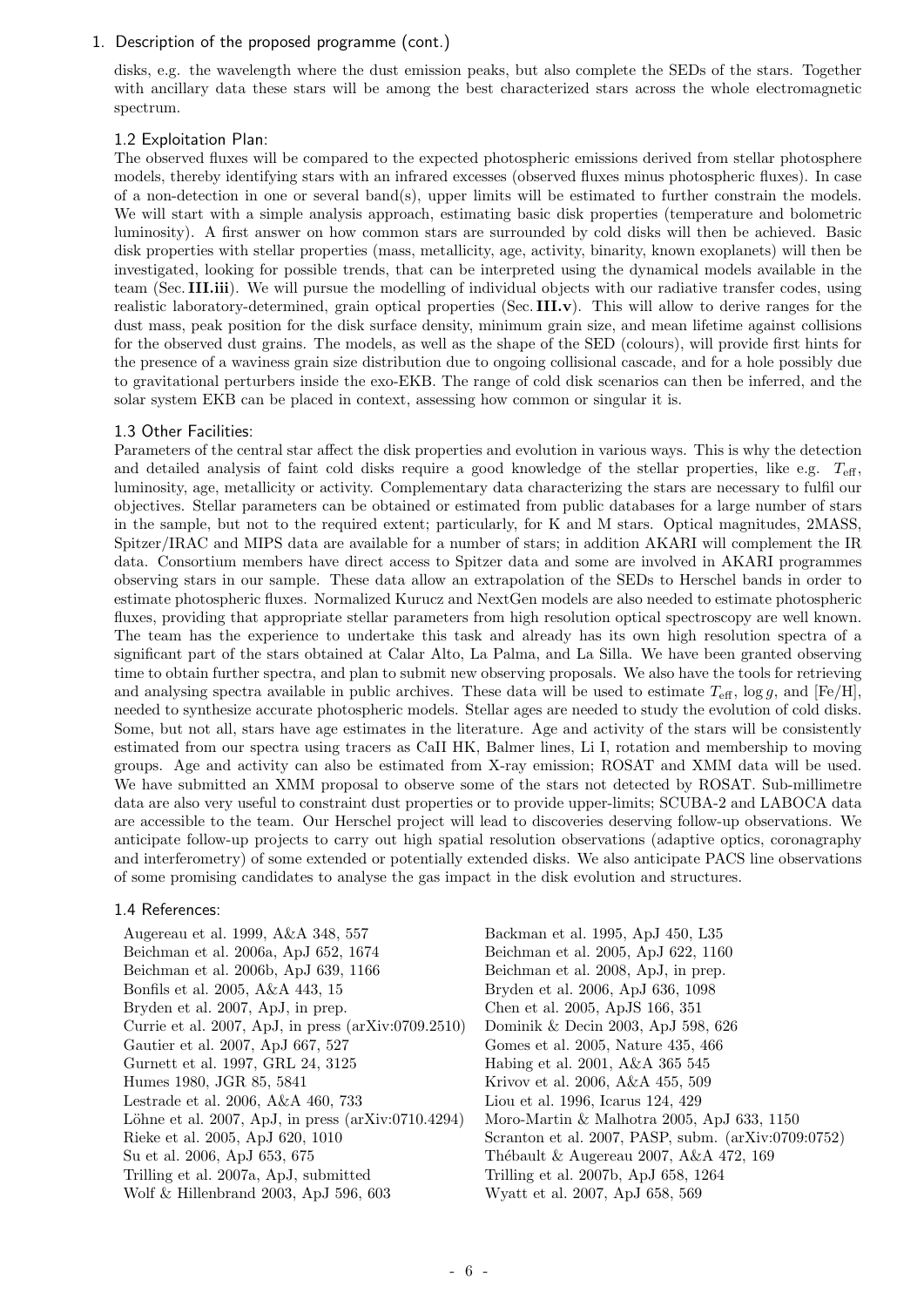### 2. Technical Implementation (max. 3 pages)

### 2.1 Observations Strategy:

We aim to detect faint IR excesses as the signature of the existence of low-mass, cold disks, around nearby stars in the mass range  $\sim 0.2 - 2 M_{\odot}$ , i.e., spectral types from M to A. Expected flux levels produced by such disks are at the order of few mJy, i.e., of the same order or very few times the uncertainties of the measurements. Thus, to be successful we have carefully designed an observing strategy that utilizes the Herschel wavelength range where cold disks emit most of their energy and maximizes the instrumental sensitivity while reducing as much as possible background confusion. Furthermore, observing at several wavelengths will allow us to check whether small excesses are real or not, while also providing colours relevant to study the dust properties. We carefully constructed the target sample, assessing how well the stellar photospheres can be characterized and faint excesses can be detected on top of them. These considerations also drive the choice of the Herschel observing modes and parameters.

(i) Observing wavelengths. Dust temperatures depend on the stellar luminosity, distance to the star and dust properties. As an example, Fig. 2 (left panel) shows the dependence of dust temperatures on the distance to the star and grain sizes for the case of a G2 V star and astronomical silicate grains. It clearly demonstrates that a simple blackbody assumption fails. For EKB distances ( $\sim 30 - 100$  AU), grains of about 10  $\mu$ m in size would have temperatures in the range  $\sim 30 - 50$  K. Assuming those grains, the bulk of the energy will be emitted in the wavelength range covered by the PACS photometric bands (70, 100 and 160  $\mu$ m).

The solar system EKB model of Backman et al. (1995) peaks at  $\lambda \approx 130 \mu$ m, and has similar flux levels at 100 and 160 μm ( $\sim$  1 MJy sr<sup>-1</sup>). The sensitivity of PACS is better at 100 μm than at 160 μm, 2.8 versus 4.1 mJy ( $5\sigma$ , 1 hour). In addition, at 100  $\mu$ m the background confusion is lower (by a factor of 3–4) and stellar photospheric fluxes are higher (by a factor  $\sim$  2.5). PACS 70  $\mu$ m has a sensitivity similar to 100  $\mu$ m and is more competitive in terms of background and stellar photospheric detection. On the other hand, 100  $\mu$ m provides a better contrast ratio between the emission of cold dust and the stellar photosphere, and it is in fact much more sensitive than 70  $\mu$ m for probing cold disks with  $L_{\text{dust}}/L_{\star}$  of the order of the EKB (Fig. 1, left panel).

Thus, 100  $\mu$ m is the optimal choice as the reference wavelength for probing EKB analogues with a sensitivity at least at the level  $L_{\text{dust}}/L_{\star} \approx 10^{-6}$ . This band has the added value of providing a practically unexplored window and the potentiality of detecting very cold disks. We note that observations at any one wavelength cannot fully characterize the properties of the dust. Observations at other wavelengths are needed to unambiguously infer the presence of such disks in many cases. Data at 160  $\mu$ m will be obtained in parallel with the 100  $\mu$ m fluxes but only ~ 10 % will be detected at the photospheric level. PACS 160  $\mu$ m is less sensitive to faint disks (Fig. 1, left panel). Very faint disks detected at 100  $\mu$ m might be elusive at 160  $\mu$ m, but even in these cases upper limits at 160  $\mu$ m are very useful to constrain dust properties and the peak wavelength. We also note that  $160 \mu m$  also opens a new window with the potential of discovering new disk scenarios.

Data at 70  $\mu$ m with high SNR are also needed to fully accomplish our objectives. They are needed to fix the flux level of the stellar photospheres, to assess whether a faint  $100 \mu m$  excess is present or not, and are useful to find the wavelength at which excesses appear and the turnover on the disk SEDs. Most of the stars in the sample (see below) have been observed by Spitzer using MIPS at 70  $\mu$ m. PACS 70  $\mu$ m has a better sensitivity mainly due to the smaller beam which results in a lower confusion noise. However, it is not worth it to repeat Spitzer data with high SNR values. Thus, PACS 70  $\mu$ m observations of our target stars will only be carried out in the following cases: stars not observed by Spitzer; stars not detected by Spitzer but detectable with PACS 70  $\mu$ m; faint stars ( $<$  50 mJy at 70  $\mu$ m) for which Spitzer results and their quality are currently not available; stars with poor Spitzer 70  $\mu$ m SNR ( $\langle 3\sigma \rangle$ ). In addition, we will observe 8 high-SNR stars observed with Spitzer/MIPS at 70  $\mu$ m to obtain a self-consistent calibration and integrate existing Spitzer 70  $\mu$ m fluxes as part of the PACS colours. The 70  $\mu$ m observations made will also improve the SNR at 160  $\mu$ m.

SPIRE observations at 250, 350 and 500  $\mu$ m will also be carried out. Although these data are less sensitive to cold disks than at 100  $\mu$ m, they allow us to trace the SED to sub-millimetre wavelengths required to study dust properties. In addition, we will be able to search for the imprint on the SED of a wavy size distribution (see Sec. III.v). In terms of SED modelling, even non-detections will provide highly useful upper limits constraining disk parameters and dust properties.

(ii) Target selection. We have defined a volume-limited stellar sample by selecting from the Hipparcos catalogue AFGKM MS stars up to a distance of 25 pc. From this sample, targets were selected on the basis of the expected signal-to-noise ratio of the stellar photosphere at 100  $\mu$ m, the most suitable Herschel band for the detection of EKB analogues. The photospheric fluxes at the PACS and SPIRE bands have been estimated with Kurucz (AFGK types) and NextGen photospheric models (M stars) normalized to the available optical and near-IR photometry. Photospheres of each star have been synthesized using as a first option spectroscopic effective temperatures  $T_{\text{eff}}$  when available, photometric (Strömgren)  $T_{\text{eff}}$  as second option, and as latest option standard  $T_{\text{eff}}$ -spectral type relations. In the latter case, we have checked Hipparcos spectral types with our own estimates based on observed  $B - V$  colours and absolute  $M_V$  magnitudes.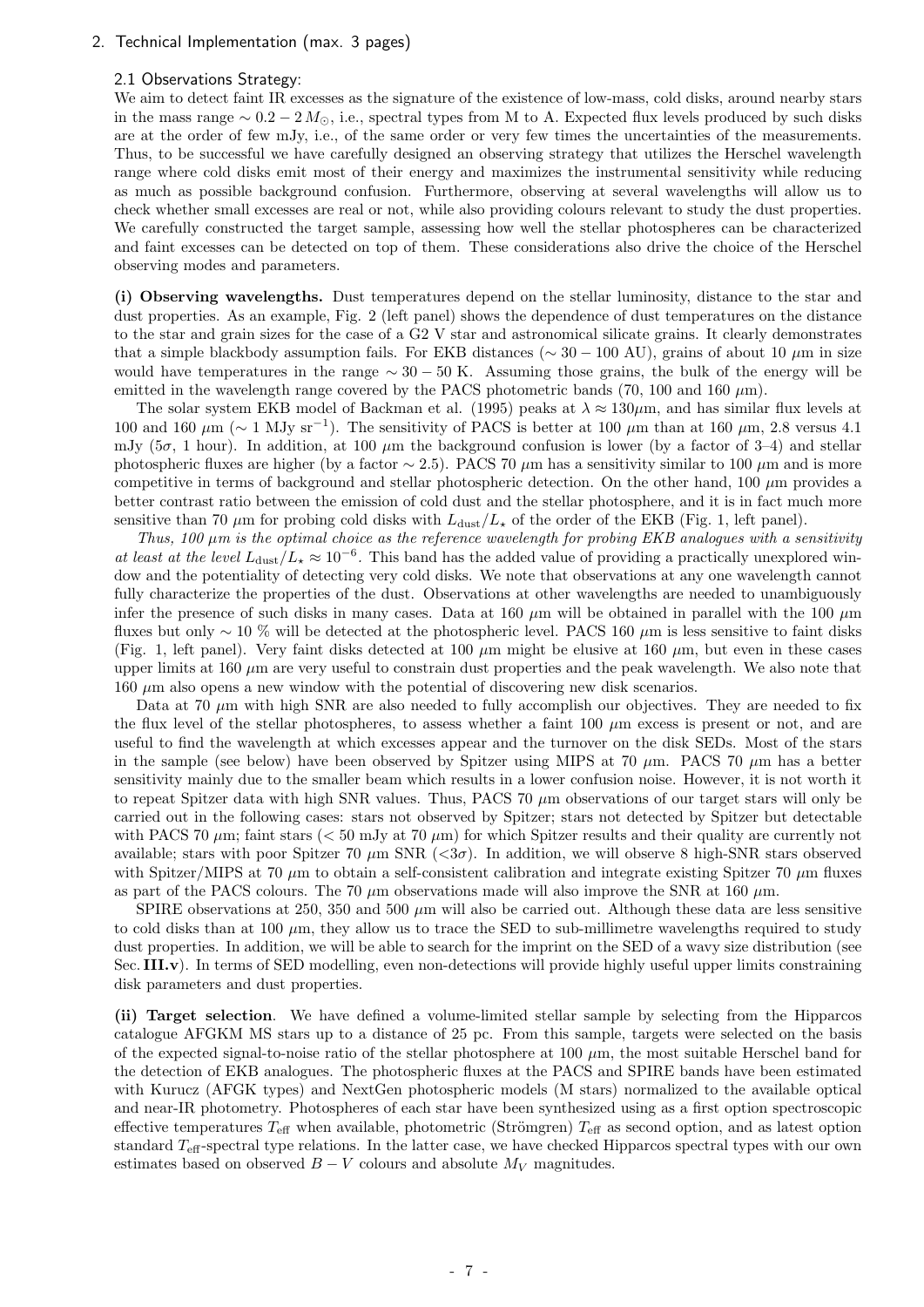### 2. Technical Implementation (cont.)

The noise budget comprises the sky background fluctuation (source confusion) and the instrument-related noise levels. At far-infrared wavelengths the contamination by galactic cirrus and the contribution of unresolved extragalactic background sources limit the sensitivity that can be achieved on a particular region of the sky. At 100 μm the typical (all-sky average) confusion noise level is ~ 0.6 mJy, but at low galactic latitudes ( $|b| \le 10°$ ) it can be up to two orders of magnitude higher. We have used the Herschel Confusion Noise Estimator to determine the noise levels due to confusion in PACS and SPIRE bands. The predicted sensitivities ( $5\sigma$ , 1 hour) of the Herschel instruments have been taken from the relevant Observer's Manuals and converted into the  $1-\sigma$ instrument noise for one AOR repetition. The noise levels decreases with on-source integration time, scaling as  $t_{\text{int}}^{-1/2}$ . For PACS two different detector readout modes are possible (Direct Mode and Double Differential Correlated Sampling, DDCS), the latter of which could have in-orbit noise levels a factor of two worse at 70 and 100  $\mu$ m. For computing the expected signal-to-noise ratios of the stellar photosphere, we assumed that the optimal Direct Mode will be used for reading out the PACS detectors. In Sec 2.4 we are addressing how the poorer PACS sensitivity of the DDCS readout mode would affect our observing programme.

For each target star the number of repetitions of the PACS  $100/160 \mu m$  AOR has been increased until the instrument noise is below the confusion level and the signal-to-noise is above 5. We stop this procedure once a SNR of 10 has been reached. Using this approach, we can assure to get down to the lowest observable  $L_{\text{dust}}/L_{\star}$ values. There are no further biases for or against including a target candidate into the sample.

The number of stars satisfying these selection criteria are 23, 89, 94, 66, and 16 for spectral types AFGKM, respectively. We have checked this target list for potential duplications using the Reserved Observations List search tool and removed 5 stars from the sample. The AFG stars, therefore, constitute a sensitivity-limited sample nearly complete up to 25 pc (K-type stars are incomplete in Hipparcos beyond ∼ 15 pc). The completeness of the M stars is uncertain given the poor knowledge of the low-mass star population at even small distances from the Sun. The mass distribution of the final sample populates the  $0.2 - 2$   $M_{\odot}$  mass range reasonably well. Also the metallicity and age distributions reflect the ones in the solar neighbourhood. We note that 19 stars with known exoplanets are in the sample. For the great majority of targets, PACS point-source photometry is used since EKB-sized disks will not be spatially resolved. The small-source photometry observing mode is only used for stars closer than  $\sim$  7 pc, where a 100-AU disk is potentially resolved.

### 2.2 Observation Time Requirements:

According to the HSpot time estimator, a PACS photometer AOR in point-source mode takes 153 sec per repetition, plus an additional 3 min for spacecraft slewing and target acquisition. We concatenated PACS AORs of the same target, thereby saving these 3 min in between PACS 100  $\mu$ m and 70  $\mu$ m observations. For the PACS small-source mode 13.5 min per repetition are needed. Concerning SPIRE photometry mode, one repetition is sufficient to reach the confusion noise level ( $\sim$  5 mJy all-sky average). For this AOR 579 sec are required per source. After multiplying the number of repetitions needed to reach the SNR criterion, we arrive at a total time of 315.5 hours (see table below).

| Spectral type                                       | $\mathbf A$ | F    | $\mathbf{G}$ |      | M    | $\text{Total}$ |
|-----------------------------------------------------|-------------|------|--------------|------|------|----------------|
| Number of stars                                     | 20          | 89   | 93           | 65   | 16   | 283            |
| Time required for PACS $100/160 \mu m$ AORs (hours) | 3.7         | 46.1 | 87.6         | 70.9 | 17.1 | 225.4          |
| Time required for PACS $70/160 \mu m$ AORs (hours)  | 0.1         | 4.4  | 17.5         | 14.8 | 7.8  | 44.6           |
| Time required for SPIRE AORs (hours)                | 3.2         | 14.3 | 15.0         | 10.4 | 2.6  | 45.5           |
| Subtotal (hours)                                    | 7.0         | 64.8 | 120.1        | 96.1 | 27.5 | 315.5          |

Observation summary table and total time requirement

2.3 Time Constraints: There are no identified time constraints.

### 2.4 Robustness:

In case of a significant deterioration of the performance of the PACS instrument, we will adapt both sample size and on-source time. One large uncertainty, as far as sensitivity is concerned, is the detector readout mode adopted once Herschel is in orbit. Should the optimal Direct Mode not become available, the sensitivities can be up to a factor of 2 worse at 70 and 100  $\mu$ m, and slightly in the red band at 160  $\mu$ m. In this case, we will increase the maximum number of AOR repetitions to reach the signal-to-noise threshold of 5 at 100  $\mu$ m; namely to 50, 90, 80, and 80 repetitions for FGKM stars, respectively. (Due to their intrinsic brightness, no change is required for A stars.) We deem the smaller sample size (about 170 stars or  $\sim 60\%$ ) an acceptable but undesirable price to pay given these circumstances. In the event of lower overall PACS sensitivities, we will prioritize those targets with highest signal-to-noise ratio at 100  $\mu$ m.

For SPIRE, no contingency planning is required because the sensitivity is always limited by the confusion noise. Even with an instrument sensitivity 300% worse than expected, the instrumental noise is still lower than the confusion noise level.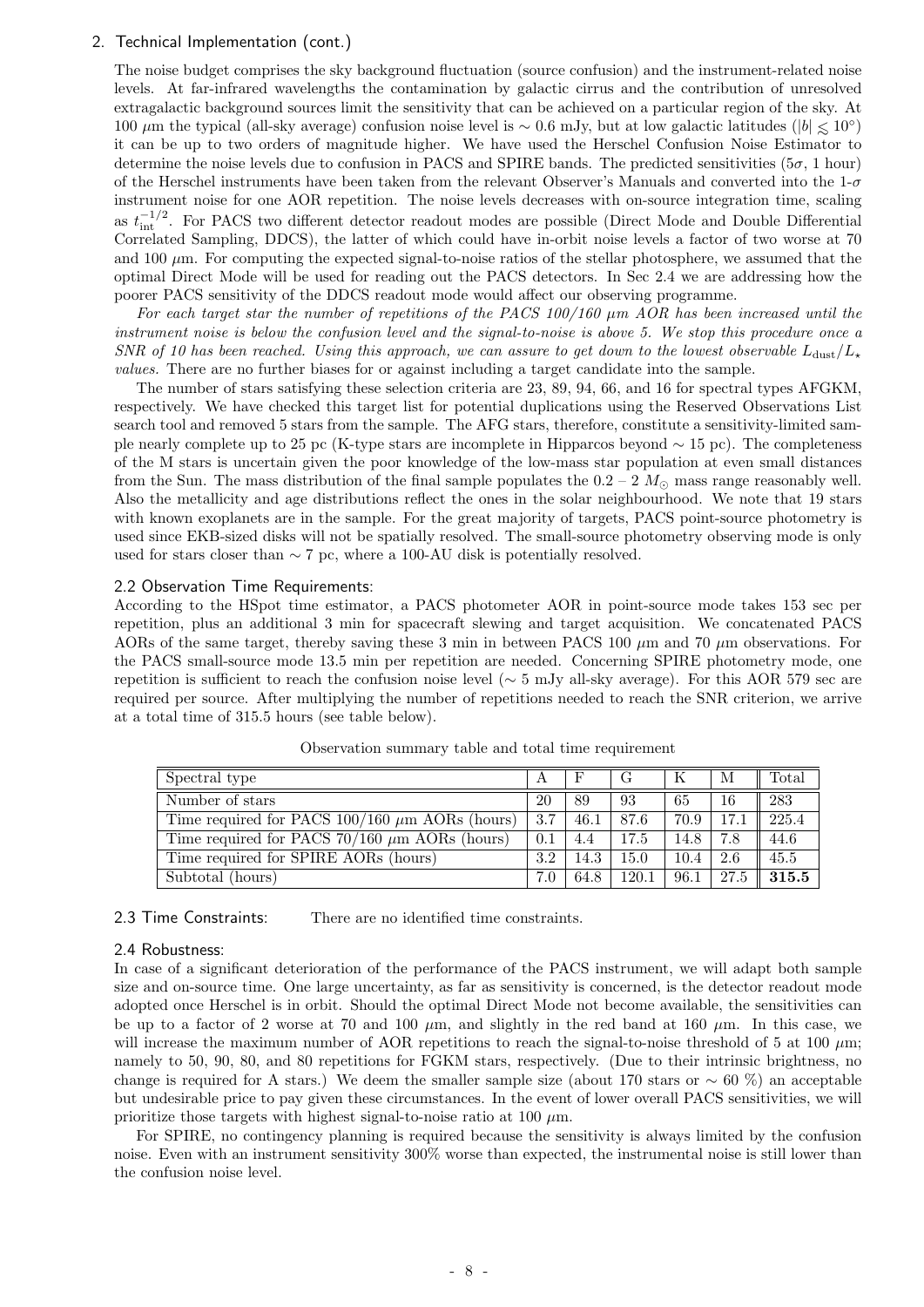## 3. Data Processing Plans (max. 2 pages)

## 3.1 Data Processing Plans:

The observational data will mainly be reduced using the Herschel Data Processing System. We plan to maximise our knowledge of the data reduction steps and instrument behaviour for the observing modes used in our proposal (PACS point-source photometry, PACS small-source photometry and SPIRE photometry). This will require attending Herschel Science Centre data processing workshops, following the latest developments and improvements in pipelines and calibration, and interacting whenever possible with instrument experts. The starting point for the data reduction will be the PACS and SPIRE pipelines. We will improve the automatic and default data reduction by making use of the Herschel Interactive Analysis package. All observations will be processed interactively, making sure that, at each step, the result obtained is optimised. Particularly for level-2 and level-3 products (as described in the AO policies and procedures document, chapter 11), we plan to investigate improvements of the algorithms of data processing to obtain high quality images and photometry for the sources in our proposal. For detections of extended disks around the star, we will investigate the improvement of the data reduction, developing algorithms particularly suited for accurate photometry of a faint extended source around the stars.

Advances in the instruments knowledge and calibration during the mission will result in updates of the Data Processing pipelines and Interactive Analysis. As a consequence, automatically generated data products will have to be regenerated several times during the mission. Products that have been interactively reduced by the consortium members will have to be upgraded to avoid becoming obsolete. The consortium will ensure that the necessary manpower is available to interactively process and upgrade our products, such that most up-to-date data are made available to the community (see Sec. 4.1). In particular, it has been agreed that a number of students and consortium members will perform these tasks. Our data reduction does not require any particular hardware capabilities.

It is an important asset that a significant fraction of consortium members has extensive experience in reduction and analysis of far-infrared astronomical data. In particular, members of our group have closely been involved in astronomical programmes of ISO, Spitzer, and AKARI observatories.

## 3.2 Product generation justification:

As a final result of the data processing, we will provide highly processed image products, and a photometric catalogue for the three PACS bands (at  $70 \mu m$ , only when available) and the three SPIRE bands, for each of the sources in our list. For those cases in which the disk has been resolved and extended emission has been detected, an additional photometric catalogue will be provided with the characterisation of the disks' extended emission. Highly processed products and catalogues will be accompanied by the corresponding explanatory documents, and their formats will conform the guidelines specified by the Herschel Science Centre. Catalogues and highly processed products will be sent to the Herschel Science Centre for their access by the astronomical community through the Herschel Science Archive.

As mentioned in the previous section, the generation of the highly processed images and catalogues will entail the investigation of algorithms, and the development of tools for data reduction and photometry especially suited to our type of observations. The implementation of these tools will be carried out in the context of the Herschel Data Processing/Interactive Analysis system. That is, the code of the implementation will be Jython/Java and the interfaces will follow the guidelines given by the Herschel Science Centre for the provision of external tools. This includes documentation and the adoption of the recommended software standards.

## 3.3 Archival Value:

Our project will produce a complete data set of a well defined sample of nearby AFGKM MS stars, only constrained by the sensitivity limits of our survey. Data should here be widely understood as those obtained with Herschel, of unique nature, plus complementary data including high resolution spectroscopy and multiwavelength photometry from the optical to the (sub-)millimetre ranges and X-rays, as well estimates of star parameters, and a set of disk models and photospheric models. Such a data set possesses an attractive profile for scientists interested in many different kinds of studies, e.g. stellar astrophysics or exo-planetary systems, and it has a lasting value projected into the era of ALMA, JWST, or future space missions searching for Earth-like planets. Data produced in the framework of this project will be archived at LAEFF following the standards and requirements defined by the International Virtual Observatory Alliance (IVOA). LAEFF provides a long stability and security environment for the data and has proved experience, managing the largest astronomical data centre in Spain. It also plays an active role in Euro-VO and IVOA.

The archive will be publicly available to the astronomical community after the proprietary period has ended. In addition to VO access and tools, a simple-to-use interface to access the archived data, in the wide sense defined above, visualize it, retrieve selected subsets, and make some data analysis will be implemented. The archive will also have the ability of exploring any public catalogue and astronomical services. This webbased access will require no installation or configuration of specific tools and will be designed to be compatible with the common browsers. The archive will make a privileged use of DAMA, Darwin Archive Madrid (http://sdc.laeff.inta.es/darwin, at present for internal use but soon available). DAMA is a VO-oriented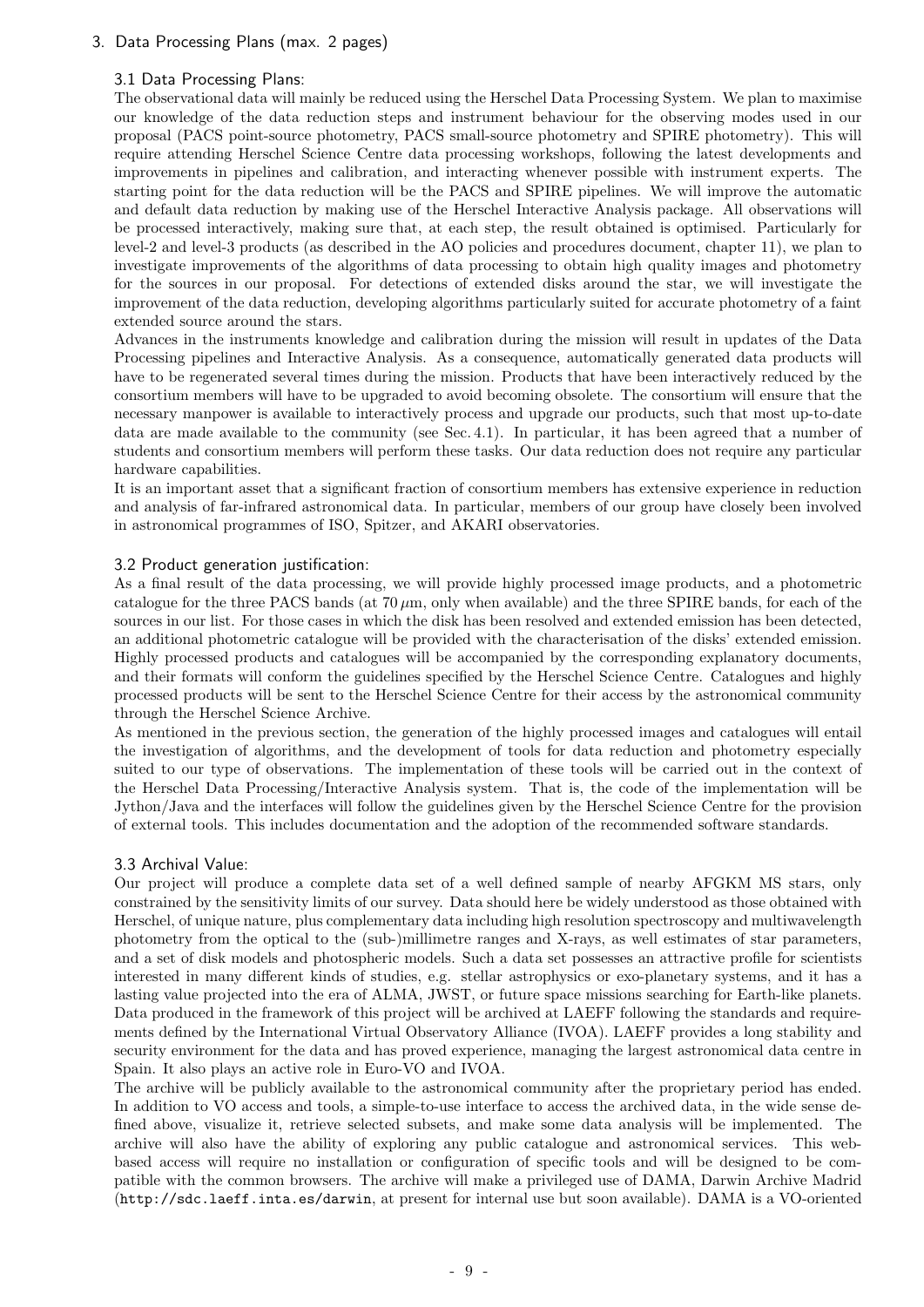## 3. Data Processing plans (cont.)

application to get all information relevant to stars in the Hipparcos catalogue. It explores all Vizier catalogues and other astronomical services, searching for observational data and stellar parameters related to an userdefined sample of stars. DAMA also has tools to estimate some stellar parameters, retrieve whole spectra that can be analysed by the users, and has the ability of identifying missing information or insufficient characterization of the stars, helping in this way to our project with respect to complementary data and follow-up.

In addition, the archive will be linked with a consortium webpage with internal and external updated information concerning the project; documents describing the observations, archive services and tools; repository of papers produced by the project, and outreach material (see Sec. 4.2).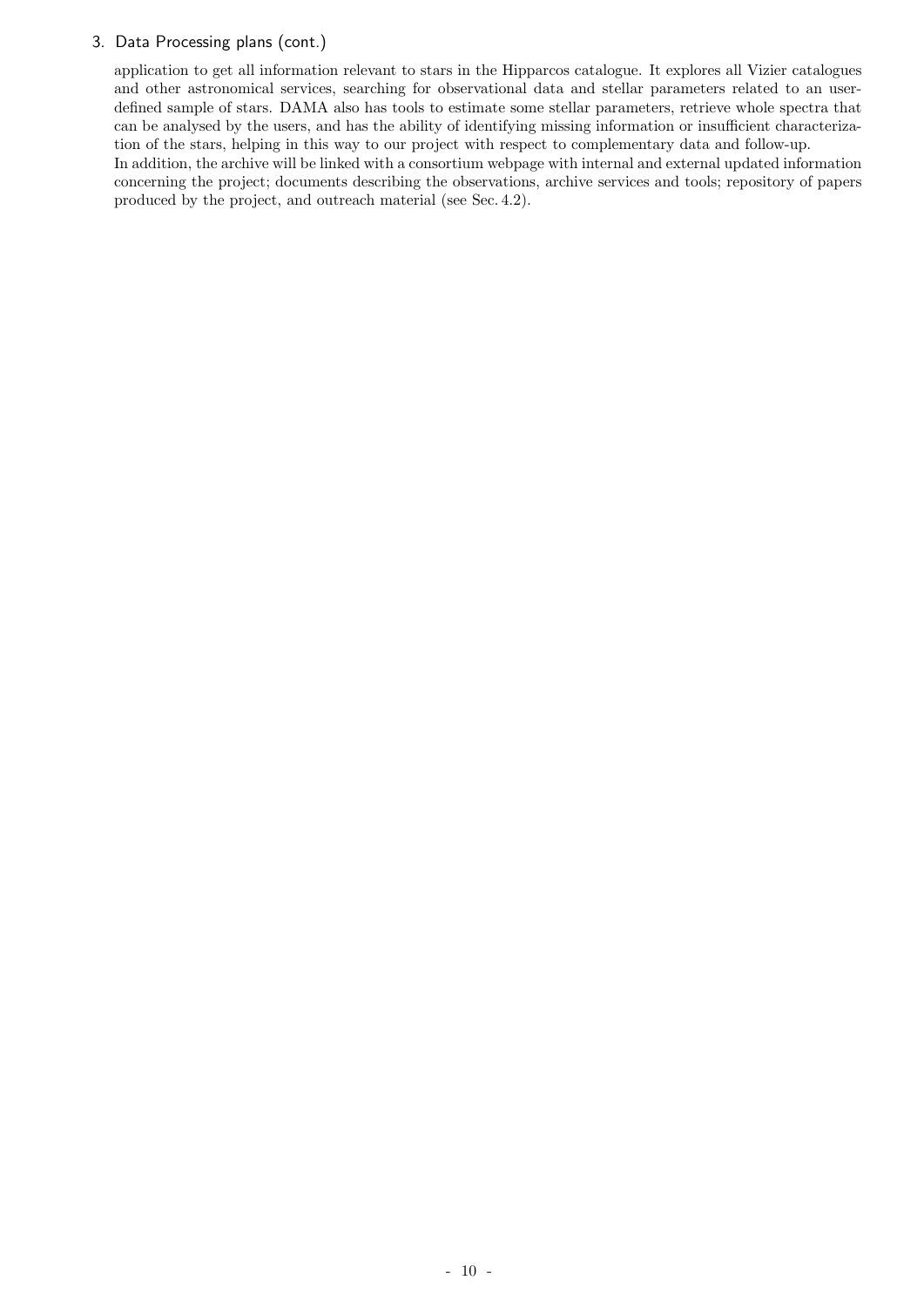## 4. Management and Outreach Plans (max. 2 pages)

## 4.1 Management Remarks:

We have collected the necessary expertise directly related to the proposed Herschel observations and to auxiliary observations required for the analysis and interpretation of the Herschel data, as well as experts on databases, archives and Virtual Observatory (VO). Members of our consortium have in-depth first-hand knowledge of Herschel and have significant relevant expertise and experience relating to IRAS, ISO, AKARI, and Spitzer; have extensive experience in the analysis and modelling of circumstellar disks, in particular debris disks; have good knowledge of the solar system EKB; have expertise in laboratory work with dust particles; have archiving experience; and have managed large groups. Furthermore, team members have extensive experience in different aspects of stellar astrophysics, requires as a basis for an adequate interpretation of the observations.

We possess the ability to perform the data reduction of the observations, ensuring data products will be timely produced, archived and provided to the wide community. At the same time, the consortium has the capability both of performing the initial broad analysis and interpretation of the data as well as the more profound analysis involving modelling of cold circumstellar disks. We expect our project will produce results, some unforeseen, deserving follow-up observations and might provide new research avenues. The team includes experts capable of developing follow-up science, e.g. high contrast, high spatial resolution analysis of disks or gas impact on the dust dynamics. PhD students and young postdocs already form part of the consortium and more will be attracted; in this way our project also covers the important aspect of training young scientists.

### (i) Organisational Structure

The project can be divided in four working areas with specific tasks: (a) data acquisition and reduction, (b) complementary data and follow-up observations, (c) analysis, interpretation and modelling, and (d) archiving and website. Team members collectively have the expertise to cover all tasks. A management structure providing the required tracking and coordination of the work to be performed in each specific activity has been put in place to ensure successful accomplishment of the scientific goals. Individual members will contribute to one or more of the areas according to their expertise and commitment.

The consortium is organized as follows:

• Management. Lead: Eiroa. Overall coordination, ensuring responsibilities and tasks are smoothly and timely accomplished, supported by Pilbratt (Europe) and Stapelfeldt (U.S.), with various consortium members assigned for specific areas/tasks.

• Acquisition and data reduction. Lead/Coordination: Heras. Specific tasks include:

– 1. Observing preparation, including target list and AOR production and management. Lead: Rodmann.

– 2. Data reduction, calibration, and quality control. Lead: Heras. Data processing, calibration and data quality assessments will mainly be centered around ESA, Madrid, and U.S. team members, given the favoured geographical locations close to the Herschel Science Centre (ESAC) and the NASA Herschel Science Center (Pasadena), and the close collaboration of the Herschel ESA team members in the consortium with the instrumental teams. PACS lead: Lorente/Ardila. SPIRE lead: Olofsson/Walker.

• Complementary data and follow-up observations. This task includes the collection of existing data, and the definition and implementation of observations supporting our Herschel data; as listed below. These activities are coordinated by the top-level management. Part of this work is already well in progress, as described in Sec 1.3.

– 1. Spectroscopic characterization of our programme stars by high-resolution, optical spectroscopy. Ensure analysis of photospheric modelling. Lead: Montesinos.

– 2. Spectral energy distributions (optical, 2MASS, IRAS, ISO, Spitzer, AKARI, (sub-)millimetre. Lead: Bryden/Stapelfeldt.

– 3. High stellar energy radiation field (UV and X-ray). Lead: Sanz.

– 4. Collecting data from public archives and databases. Lead: Solano.

– 5. Follow-up data. Initiatives by consortium members following initial results are to be expected in some areas, e.g. assessing the impact of gas on the dust dynamics by PACS line observations of promising candidates, high spatial resolution (coronagraphy, interferometry) observations of stars with disks.

• Analysis, Interpretation and Modelling. Lead: Augereau. IR excesses, dust and disk properties, statistics, correlation with stellar parameters; comparison with the Solar-System EKB; detailed modelling using different approaches and disk scenarios; dust properties and laboratory analogues.

• Archiving and website Lead: Launhardt/Solano. Consortium website. Archive: data products, photometric tables and images; ancillary data, including those obtained by the consortium; VO tools; links to relevant web pages and archives; outreach, project description, publications. This dataset will be the legacy of our programme and we will be happy to offer it for ingestion into the Herschel Science Archive.

The described organizational structure has been chosen to naturally enable us to work "together apart", with a consortium geographically spread out. Further elaboration and periodic assessment will take place in consortium meetings, beginning with the "kick-off" meeting in spring 2008 (see below).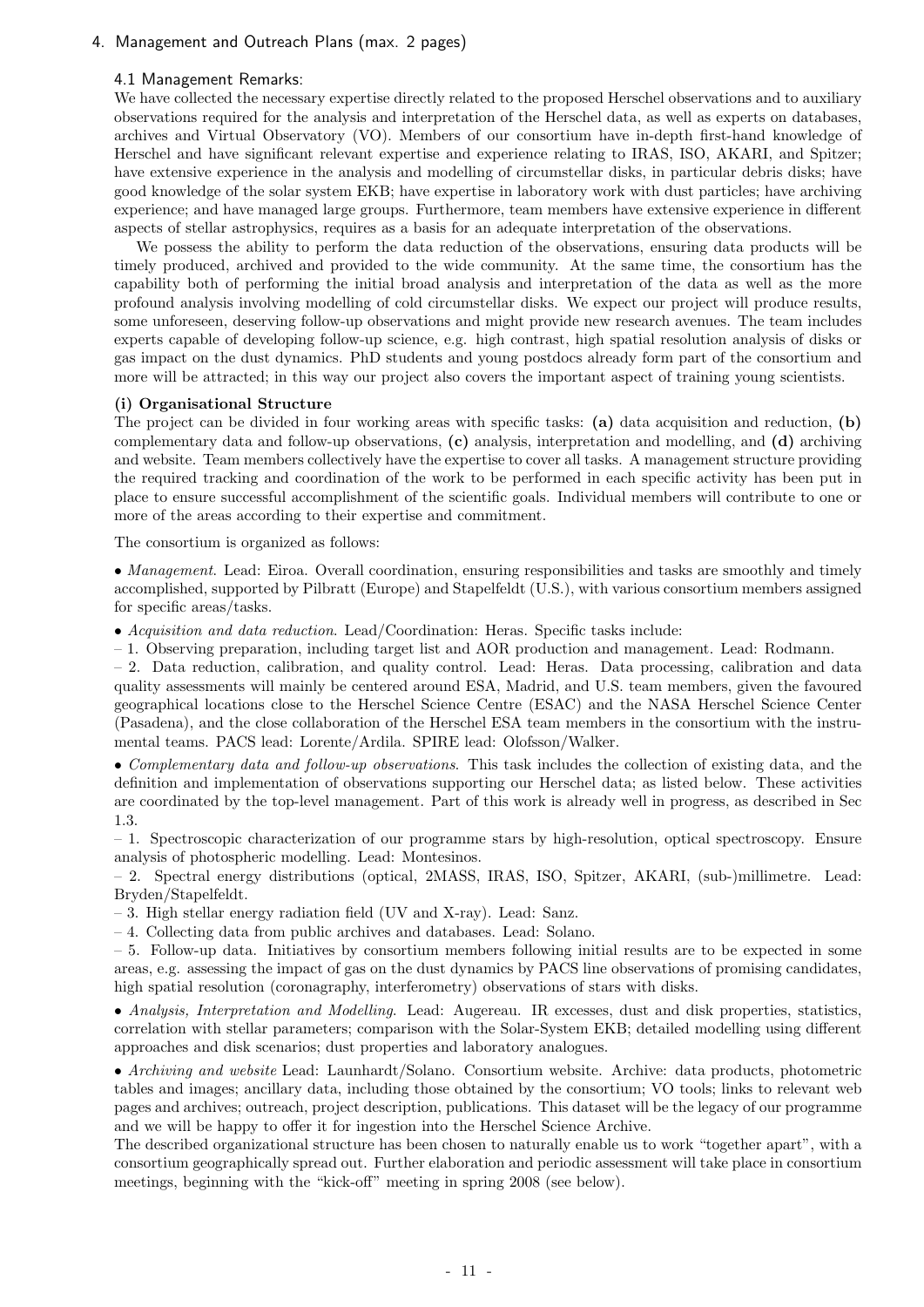## 4. Management and Outreach Plans (cont.)

### (ii) Schedule

We plan for a 6-year lifetime for the project from its inception to end (see table below). Science based on the use of our data might spawn additional programmes on an even longer time frame.

Since routine science observations will only commence after the first six months in flight of Herschel, the first data will be available to us in 2009. It is unclear to us when we will have the complete dataset, it will depend on the scheduling of Herschel. On the assumption that most of our required observations will be carried out in the first of routine operations, we foresee a first data release to the community in 2010. This release would consist of tables with flux measurements with errors and quality flags, and images. Subsequent data releases with improved processing of the data and additional analysis are planned to take place over the following years. Consortium meetings of different kinds will take place as required over the lifetime of the project.

– Already in the proposal preparation process a number of meetings have taken place in different locations.

– On the assumption that our programme is among the successful projects to be announced after the time allocation process in January 2008, we will organize a "kick-off" meeting to consolidate the organizational structure and the observing programme based on the possible comments and/or recommendations issued by the Herschel Observing Time Allocation Committee (HOTAC).

– Subsequent meetings will be organized according to coordination needs of the specific tasks and heavy work phases; examples are coordination of data reduction groups, data reduction problematics and pipeline improvements; first-look results and first analysis; interpretation and modelling; data releases and archiving. Some of these meeting will require the attendance of all members; some will be specific and will require the limited attendance of those directly involved with the meeting topic.

– Telecons will be held on a regular basis (bi-monthly) to update and exchange information within the team and when the workload recommends it.

– We also plan to organize a large workshop/conference open to the participation of the community in 2011 – Final consortium meeting, foreseen for end of 2012.

The table below shows an overview of the activities over the lifetime of the project, together with the estimated resources in full time equivalents (FTEs) as a function of year.

| Activitiy/Year              | 2007                | 2008             | 2009                        | 2010          | 2011               | 2012              |
|-----------------------------|---------------------|------------------|-----------------------------|---------------|--------------------|-------------------|
| Prep. activities. AOR       | $+(0.5)$            | (0.5)            |                             |               |                    |                   |
| Data Acquisition            |                     |                  | $^{+}$                      | $+(?)$        |                    |                   |
| (depending on scheduling)   |                     |                  |                             |               |                    |                   |
| Data processing             |                     |                  | (2)<br>$^{+}$               |               | $+0.5$             |                   |
| Ancillary Data              | (2)                 | (2)              | $^{\prime}2$ ,<br>$^+$      | (2)<br>$^+$   | $+(2)$             | $+(1)$            |
| Analysis and Interpretation |                     |                  | $\left( 2\right)$<br>$^{+}$ | (2)<br>$^{+}$ | (2)<br>$^{+}$      | $^{+}$            |
| Detailed Modelling          |                     |                  | (1)<br>$^{+}$               | (2)<br>$^{+}$ | $^{(2)}$<br>$^{+}$ | $\left( 2\right)$ |
| Archiving/Release           |                     | $+(0.5)$         | (0.5)<br>$^{+}$             | $+(0.5)$      | (0.5)<br>$^{+}$    | (0.5)<br>$^{+}$   |
| Total resources             | $\left( 2.5\right)$ | $\left(3\right)$ | (7.5)                       | (7.5)         | 7                  | (4.5)             |

Activity Plan/Resources (FTE)

### (iii) Resources

Consortium members have committed fractions of their available time to this project. The total amounts to 4-5 FTEs every year, where importantly PhD students and Postdocs in the consortium are not included. As more PhDs and postdocs will become involved, we find we can safely conclude that we will have the required resources to carry out all our planned activities.

### 4.2 Outreach:

Herschel was developed, built, and will be launched and operated thanks to the taxpayers of many countries, from Europe and overseas. We intend to pay the public back with new results and serendipitous discoveries in the field of dusty disks around nearby stars.

The dissemination of our findings will be made along two lines: (1) An *interface to Google Sky*, allowing the user to "walk" across the sky and discover for all out target stars basic information, follow links to public databases, watch the programme status, and even view first results. This data will be put into Google Sky by using a Keyhole Markup Language (KML) file, as described by Scranton et al. (2007). We will make available a KML file on the team webpage and maintain it as new results become available. (2) A web page dedicated to the interested layman, giving an overview of the our Herschel observing programme and inviting to learn more on infrared astronomy, circumstellar disks, SEDs, etc. We are striving to regionalise the web page as much as possible to make it accessible also for the non-English speaking public. Our team is truly international and contains native speakers of English, Spanish, French, German, Italian, Swedish, Russian, and Japanese. We have identified four main themes our outreach activities will be centred upon: (1) Collisions in the Sky

(debris disks and the solar system's Edgeworth-Kuiper Belt); (2) Our Solar Neighbourhood (main sequence, distance scales, emptiness of space); (3) The Cold Universe (electromagnetic spectrum, heat radiation, infrared astronomy); (4) Sweet Spots in Space: (celestial mechanics, importance of L2 for future space mission).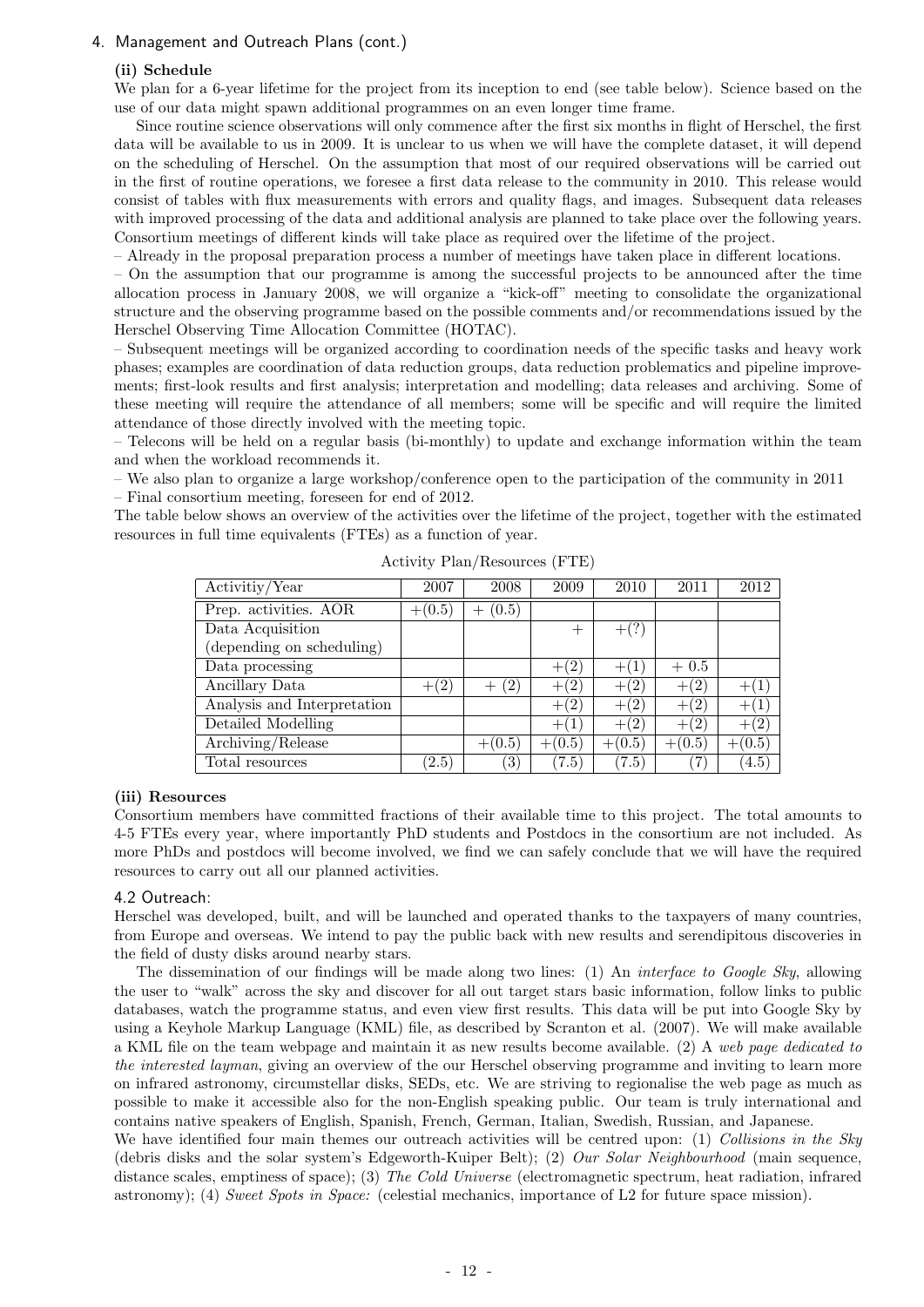## 5. List of Consortium Members

Alphabetical Order

Olivier Absil. Laboratoire d'Astrophysique de Grenoble, France. Post-Doc (Marie Curie Intra-European Fellowship). Role: analysis and interpretation. Follow-up: stellar interferometry, high contrast imaging of stars with cold disks (nulling interferometry, coronagraphy). Qualifications/Research interests: circumstellar dust disks, extrasolar planets, life outside the Solar System, optical/infrared stellar interferometry, high contrast imaging: nulling interferometry, coronagraphy. Pioneering detections of exo-zodiacal dust disks toward nearby Main Sequence stars (in particular toward Vega and  $\tau$  Ceti). Fraction of time: 15 %.

David Ardila. Spitzer Science Center, Caltech, USA. Role: Data analysis and interpretation. Qualifications/Areas of Interest: comparison between cold dust population revealed by Herschel with warmer dust populations. The effect of planets on the dust characteristics. Observing experience of debris disks in the optical (Hubble), near-IR (NICMOS), and mid IR (Spitzer). Fraction of time: 10-15 %.

Jean-Charles Augereau. University of Grenoble, France. Assistant Professor. Role: Lead: analysis, interpretation and modelling. Qualifications/Areas of Interest: radiative transfer in debris disks, dust mineralogy, dust production mechanisms and collisional evolution of planetesimals, formation of structures in dusty disks due to planets, coronagraphic imaging and interferometry of debris disks, extensive studies of dust disks (HST & Spitzer), debris disks modelling (SED fitting and dynamical modelling). Fraction of time: at least 25 %. Plans to get PhD students/Post-doc(s) at the time Herschel will fly.

David Barrado Navascués. LAEFF-INTA, Madrid, Spain. Staff. Role: Multi-wavelength ancillary data. Age estimates. Qualification/Areas of Interest: time evolution of circumstellar disks; experience in space observations in the X ray and FIR domain; experience in ground-based in optical and near-IR (photometry and spectroscopy). Fraction of time: 15%.

Amelia Bayo. LAEFF-INTA, Spain. PhD Student. Role: Data reduction. Analysis. Development of analysis tools for the Virtual Observatory. Qualifications/Areas of interest: formation and evolution of low mass stars (ClassII/ClassIII transition state); infrared spectroscopy and photometry, spectrophotometry and SED modelling (in the cool dwarfs regime). Involved in the testing an development of analysis tools for the Virtual Observatory.

Charles Beichman. Michelson Science Center, Caltech/JPL, USA. Director. Role: Data analysis and interpretation. Qualification/Areas of Interest: Synergy between Spitzer and Herschel. Multi-wavelength analysis. Extensive observing experience and analysis of debris disks with Spitzer data. Fraction of time: 5%

Geoffrey Bryden. JPL, USA. Research Scientist. Role: Data reduction. Data analysis and interpreation. Comparison with Spitzer results. Qualifications/Areas of Interest: Distribution of  $L_{disk}/L_{\star}$  for sun-like stars and thereby placing the solar system's emission in context. Relationship between planets and debris. Data reduction and analysis for Spitzer surveys of nearby solar-type stars.

William Danchi. NASA Goddard Space Flight Center, USA. Senior Astrophysicist. Role: complementarity between debris disk results at high angular resolution scales (warm dust) and the measurements from Spitzer and Herschel on the cold dust population. Qualifications/Areas of interest: extensive observing experience at wavelengths from the 1  $\mu$ m to 1 mm, analysis of data, and some theory. Fraction of time: 10 % (before launch), 20 % (after launch).

Carlos del Burgo. DIAS, Spain, Research position. Role: Data analysis.Qualifications/ Areas of Interest: IR emission of dust. Experience with analysis of IR satellites (ISO). Fraction of time: 5-10%.

Carlos Eiroa. Universidad Autónoma de Madrid, Spain. Professor.Role: Lead of the project. Qualifications/Areas of nterest: Evolution of circumstellar disks; relation to star properties. Earth-like exoplanets. PI of EXPORT consortium (100 % of the La Palma International Time (1998). Fraction of time: 50 %.

Malcolm Fridlund. ESA, Project scientist (ESA) for CoRoT; Study scientist for Darwin since 1996. Role: Target selection. Preparatory work for project. Data interpretation. Exoplanetary aspects.Qualitications/Areas of Interest: Time evolution of circumstellar disks and outflows. Planets and planetary disks. Experience in space research in the UV, Optical, FIR/submm domain and experience in groundbased submm/mm line and continuum work. Working on definition of exoplanetary programmes. Fraction of time: 10% (before launch); 20% (after launch).

Misato Fukagawa. Nagoya University, Japan. Postdoc. Role: Complementary information from the AKARI results. High spatial resolution follow-up works.Qualifications/Areas of Interest: Link between warm dust population and cold dust detected by Herschel. Relation to our Kuiper Belt. Experience with mid-IR data reduction, AKARI and Spitzer. Member of the AKARI debris disk team. AO coronagraphic/polarimetric imaging of protoplanetary/debris disks. Fraction of time: 10 %.

Beatriz M. González-García. INSA at ESAC, XMM-Newton INSCON (INSA contractor), Spain. Role: Complementary data: X-ray emission. Qualifications/Areas of Interest: General knowledge of Herschel capabilities after attending to Herschel Workshops (Les Houches and HSpot Workshop at ESAC). Experience in the reduction and analysis of NIR photometry (at medium-size telescopes). Development of a semi-automatic pipeline for the calculation of chemical abundances in high resolution optical spectra. Experience in satellite operations as INSCON of XMM-Newton satellite.

Eberhard Grün. Max-Planck-Institut f'ur Kernphysik, Heidelberg, Germany. Emeritus. Role: Relation to solar system dust disks. Areas of Interest/Qualifications: In-situ measurements and astronomical observations (ground-based HST, ISO, Spitzer) of solar system dust. Fraction of time: 5 %.

Ana M. Heras. ESA, Scientist at the Herschel Science Centre. Role: Target selection, data processing, data analysis. Qualifications/Areas of interest: Debris disks and their association with planets, debris disks formation and composition. Experience in data reduction and analysis of ISO data, experience in calibration of infrared instruments. Fraction of time: 15%.

Inga Kamp. ESA-STScI/University of Groningen, NL (1.1.2008) Assistant Astronomer/Assistant Professor. Role: Follow-up gas observations with Herschel. Qualifications/Areas of interest: Characterization of gas in debris disks. Mod-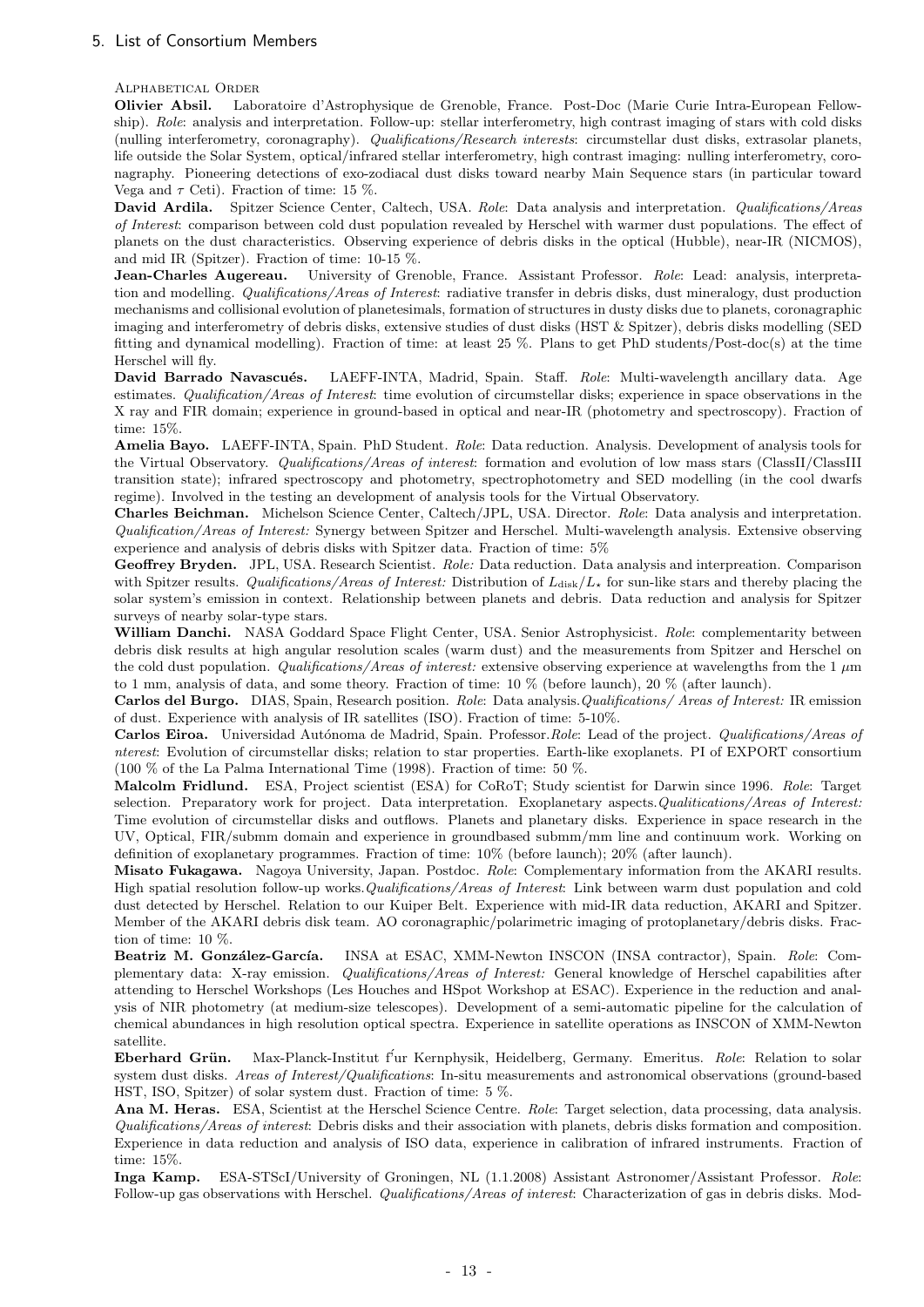## 5. List of Consortium Members (cont.)

elling gas chemistry/photoprocesses in debris disks, radiative transfer, stellar atmosphere abundance analysis (NLTE). Fraction of time:5-10%.

Alexander Krivov. Astrophysical Institute, University of Jena, Germany. Professor. Role: dynamical and collisional modelling of debris disks, analysis of size and spatial distributions of material in debris disks, using circumstellar dust as tracer of small bodies and planets. *Qualifications/Areas of interest:* orbital dynamics of cosmic dust and small bodies, simulations of collisional processes, extensive modelling of debris disks and EKB, numerical codes for modelling dynamical and collisional evolution, interpretation of in-situ measurements of solar system dust. Fraction of time: 10-15%. PhD and diploma students will be available as well.

Ralf Launhardt. Max Planck Institute for Astronomy, Heidelberg, Germany. Staff astronomer. Role: data base, collecting / providing complementary data / observations. Qualifications/Areas of interest: Project scientist: astrometric exoplanet search with PRIMA at VLTI; RV exoplanet search around young stars; breadboarding of an achromatic phase shifter for Darwin; interferometric studies of gas and dust in protoplanetary disks. Fraction of time: 10%.

René Liseau. Chalmers University of Technology, Onsala Space Observatory, Sweden. Professor of Radio Astronomy. Role: Target selection. Preparatory work for programme. Qualifications/Areas of interest : Time evolution of circumstellar disks and outflows. Experience in space research in the FIR/submm domain and experience in groundbased submm/mm line and continuum work. Modelling of disk spectra. Fraction of time: 10%.

Torsten Löhne. Astrophysical Institute, University of Jena, Germany. PhD student (PhD expected in mid-2008). Role: dynamical and collisional modelling of debris disks. Qualification/Areas of interests: simulations of collisional processes, modelling of debris disks, development of numerical codes.

Rosario Lorente. ESAC, European Space Agency, Herschel Resident Astronomer. Role: Data reduction, analysis Qualifications/Areas of Interest: Herschel knowledge. Involvement in KP GT debris disk programme. Experience in IR missions ISO, AKARI: data reduction and interpretation. Fraction of time: 10%.

Jesus Maldonado. Universidad Autonoma de Madrid, Spain. PhD Student. Role: Target selection. Spectroscopic characterization of target stars. Data reduction Qualifications/Area of interest: Observing experience and analysis of cool stars with high resolution optical spectra: spectral classification, radial and rotational velocity determinations, Lithium abundance, chromospheric activity indicators and membership to young stellar kinematic groups.

Jonathan Marshall. The Open University, UK. PhD Student (2nd year). Role: Data analysis and interpretation Qualifications/Areas of Interest: Debris disk detection and modelling, statistical analysis of the observed sample.

Raquel Martinez. Universidad Complutense de Madrid (UCM), Spain. PhD student. Role: Spectroscopic characterization of target stars. Qualifications/Area of Interest: Experience in the reduction and analysis of high resolution optical spectra. Experience in the determination of age, activity and kinematics through the analysis of such spectra.

David Montes. Dpt. Astrophysics, Universidad Complutense de Madrid, Spain. Prof. Role: Spectroscopic characterization of the target stars. Determination of accurate fundamental stellar parameters as well as age, rotation, stellar activity and kinematics. Qualifications/Areas of Interest: experience in the analysis of high resolution optical spectroscopic observations. Strong track record in the spectroscopic analysis of cool stars: spectral classification, radial and rotational velocity determinations, Lithium abundance, analysis of the optical chromospheric activity indicators and membership to young stellar kinematic groups. Fraction of time: 10 %.

Benjamin Montesinos. CSIC Spain. Staff Researcher. Role: Ancillary data. Data reduction. Stellar characterization  $Qualification/Areas of Interest/$ : evolution of circumstellar disks; relation to star properties; stellar activity; the Sun as a star. Fraction of time: 20 %.

Alcione Mora. Universidad Autonoma de Madrid, Spain. Postdoc. Role: Target selection. Estimates of photospheric fluxes. Ancillary data. Qualifications/Areas of Interest: observing experience (echelle spectroscopy, visible and near infrared photometry and long slit spectroscopy). Determination of stellar parameters using high resolution spectra and broad and narrow band photometry. Spectral synthesis using Kurucz's codes (high resolution spectra, SED construction). Fraction of time: 15 %.

Alessandro Morbidelli. Director of Research of CNRS at Nice Observatory, France. Role: Data analysis and interpretation. Solar System EKB in context. Qualifications/Results: planet formation and disk evolution. Extensive studies of the evolution of the Solar Sytem Kuiper belt. Fraction of time: 10%.

Harald Mutschke. Astrophysical Institute, University of Jena, Germany. Staff Researcher. Role: interpretation and modelling of SED, optical properties of dust, laboratory data. Qualifications/Areas of interest: laboratory infrared spectroscopy of dust particles, running a data base of optical constants of dust materials. Fraction of time: 10%.

Takao Nakagawa. ISAS/JAXA, Japan. Staff astronomer Role: Complementary data, in particular AKARI. Qualifications/Areas of Interest: Dissipation of the inner part of the debris disk. Follow-up observations of debris disks found in the AKARI survey. Experience with mid- and far-IR observations and data reduction (AKARI and Spitzer). Member of the AKARI debris disk team. Co-I of the AKARI all-sky survey. Fraction of time: 10 %.

Göran Olofsson. Stockholm Observatory,Sweden. Professor, CoI for SPIRE. Role: Data analysis and interpretation. Ancillary data: differential coronagraphy and spectroscopy of disks. Qualifications/Areas of Interest: CoI for SPIRE. PI for Herschel GTO observations of the six biggest debris disks. Experience of instrumentation and observations in the optical and IR regions, including construction of dedicated instrument for disk observations. Fraction of time: 10 %. Plans to get student/postdoc for the project.

Göran Pilbratt. European Space Agency, Herschel Project Scientist. Role: Herschel knowledge provision. Involvement in proposal preparation. Data reduction and interpretation. Qualifications/Areas of Interest: Star/planet formation and observational and theoretical connections between the two, occurrence of IR excess and nature/physics of emitter as function of stellar properties. Involvement in KP GT debris disk programme. Fraction of time: 10 %.

Ignasi Ribas. Institute for Space Sciences (CSIC-IEEC), Barcelona, Spain. Staff researcher. Role: Multi-wavelength characterization of the target stars. Qualifications/Areas of Interest: Determination of accurate fundamental stellar properties (age, rotation, stellar activity, kinematics). Debris disks. Fraction of time: 10 %.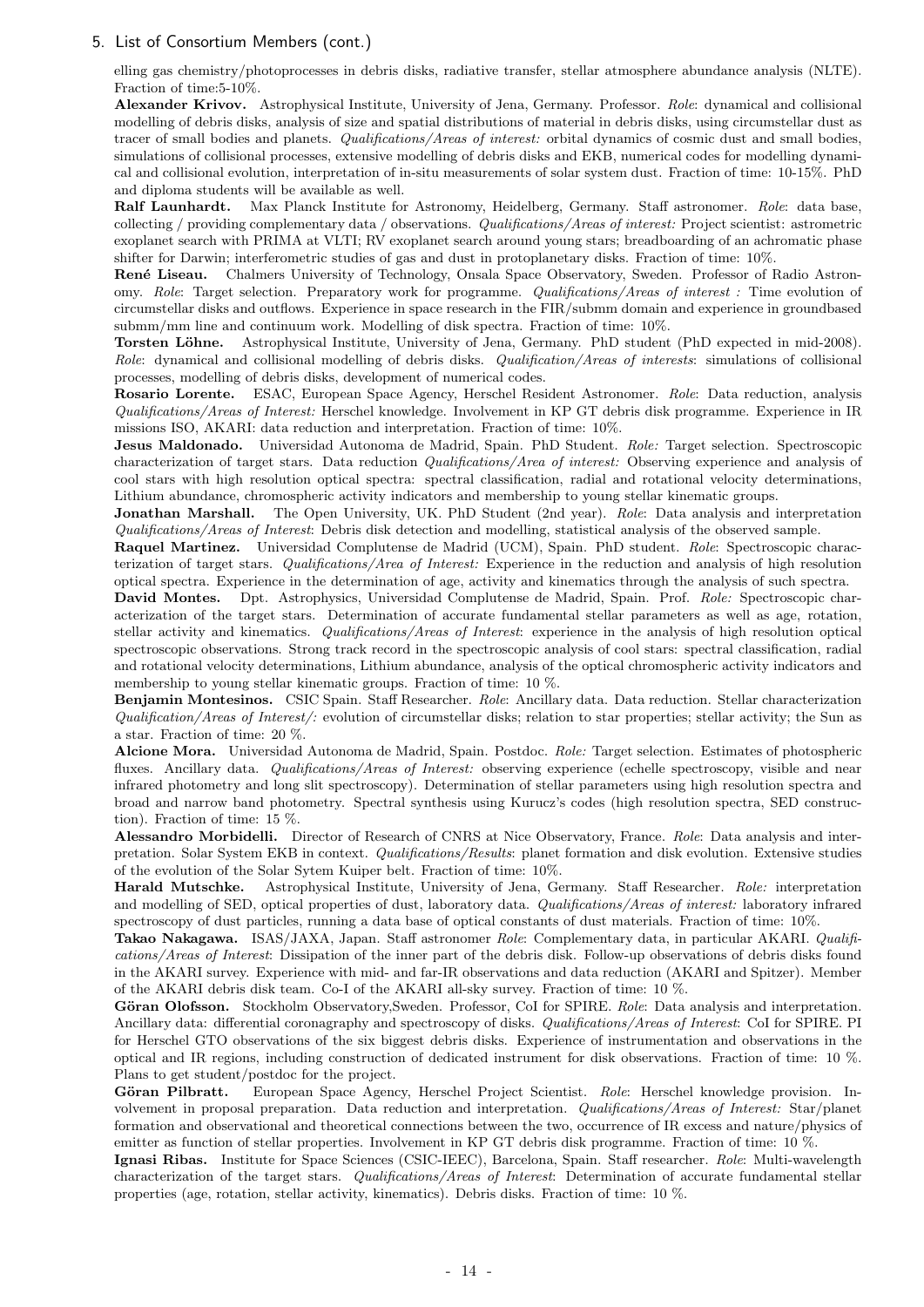## 5. List of Consortium Members (cont.)

Aki Roberge. NASA Goddard Space Flight Center, NASA Postdoctoral Fellow. Role: Planning/proposing for ancillary observations at optical and UV wavelengths, including coronagraphic imaging. Follow-up: studies of the secondary gas in young debris disks; Qualifications/Areas of Interest: extensive studies of gas in debris disks and protoplanetary disks; searches for new debris disks with Spitzer. Fraction of time: 25 %.

Jens Rodmann. ESTEC/ESA, Noordwijk, The Netherlands, Postdoc. Role: Preparatory work, target selection, AOR preparation; data reduction, SED modelling, dynamical modelling, last but not least public outreach. Qualifications/Area of interest: Experience in data reduction and analysis of space telescope data (HST, Spitzer); extensive modelling of debris disk SEDs for Spitzer FEPS project; tools available for fitting debris disk SEDs and modelling dynamical evolution; great interest in vulgarisation of astronomical topics to the general public. Fraction of Time: 100% before proposal submission; 20-25% before launch; 50% (after launch).

Jorge Sanz Forcada. LAEFF-INTA, Spain. Research position. Role: Ancillary data: X-rays. Interpretation. Qualifications/Areas of Interest: X-rays emission, stellar formation in X-rays, Stellar activity (if any). Long-time experience in X-rays analysis of stellar coronae. Fraction of time: 10%.

Enrique Solano. INSA-LAEFF, Spain. Staff Role: Archiving, Completmentary data: Virtual Observatory Tools. Qualifications/Areas of Interest: Principal Investigator of the Spanish Virtual Observatory Member of the Euro-VO DCA Board and the IVOA Executive Committee. Fraction of time: 5 - 10%.

Karl Stapelfeldt. NASA/JPL/Caltech, USA. Research Scientist.Role: PI US team. Data analysis and interpretation. Qualifications/Areas of Interest: Resolved disk images. Spitzer/MIPS associate team member. Fraction of time: 10 - 15% (after launch).

Philippe Thébault Associate Professor, Paris Observatory, France (currently on extended leave at the Stockholm Observatory, Sweden). Role: Modelling. Research interests/Qualifications: debris disk modelling (collisions and dynamics); planet formation in binary systems. Fraction of time: 10%.

Helen Walker. Mars Express Payload Operations Service Project Scientist, STFC Rutherford Appleton Laboratory, UK. Role: Data reduction and interpretation. Ancillary data: Spectroscopic and photometric characterisation of targets. Qualifications/Areas of Interest: Experience with data analysis of infrared data from IRAS and ISO of circumstellar dust and debris disks, comparison with lab spectra, some modelling. Fraction of time: 10-15%.

Glenn White. The Open University, and The Rutherford Appleton Laboratory, UK. Professor. Role: Data analysis and interpretation. Ancillary data. Cross correlation with FIR data (AKARI/Spitzer/JCMT Legacy Surveys). Qualifications/Areas of Interest: Fundamental disk parameters, relationship to planet formation. Extensive observing experience at wavelengths from the optical to 1 mm studying star formation, planet formation and protostellar disks, analysis of data, and some theory. Fraction of time: 10%.

Sebastian Wolf. Max Planck Institute for Astronomy (MPIA), Germany. Staff. Role: disk modelling to support data analysis (fitting of observables). Qualifications/ Areas of interest: Head of Emmy Noether Research Group at the MPIA. Fraction of time: 5-10%.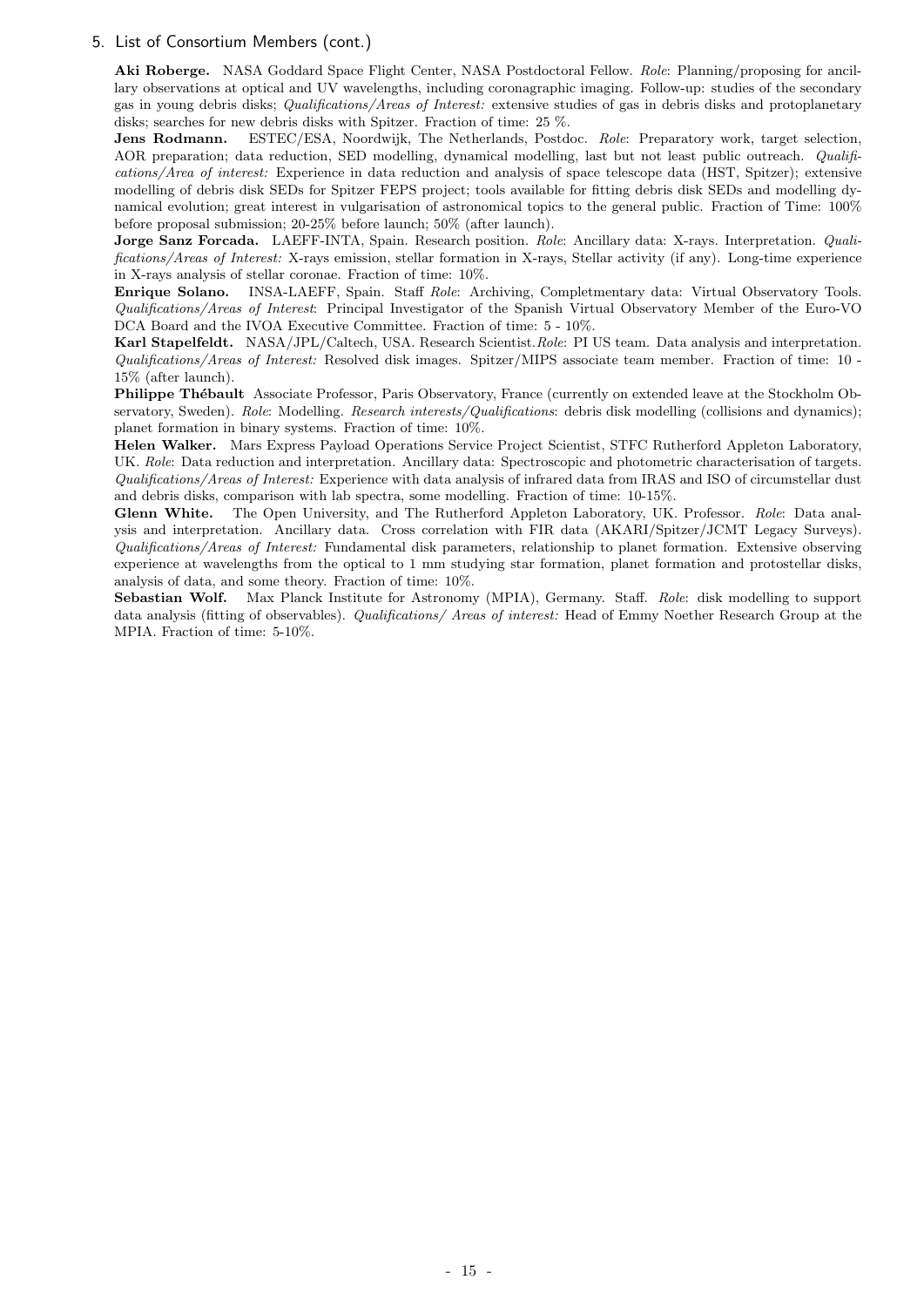## 6. Observations Summary List

| <b>AOT</b>       | Time (hr)     | <b>SSOs</b> | Timings | Groupings | Follow-up |
|------------------|---------------|-------------|---------|-----------|-----------|
| PPhoto<br>SPhoto | 270.0<br>45.5 |             |         | $100\,$   |           |

Notes (if applicable): In total we plan to observe 666 AORs, distributed as follows:

- 283 in PACS 100/160  $\mu$ m point-source or small-source photometry mode
- 100 in PACS 70/160  $\mu$ m point-source or small-source photometry mode
- 283 in SPIRE point-source photometry mode

We request 100 concatenated PACS photometer observations to link the PACS  $100/160 \mu m$  and PACS  $70/160 \mu m$  AORs for those target stars where both are required.